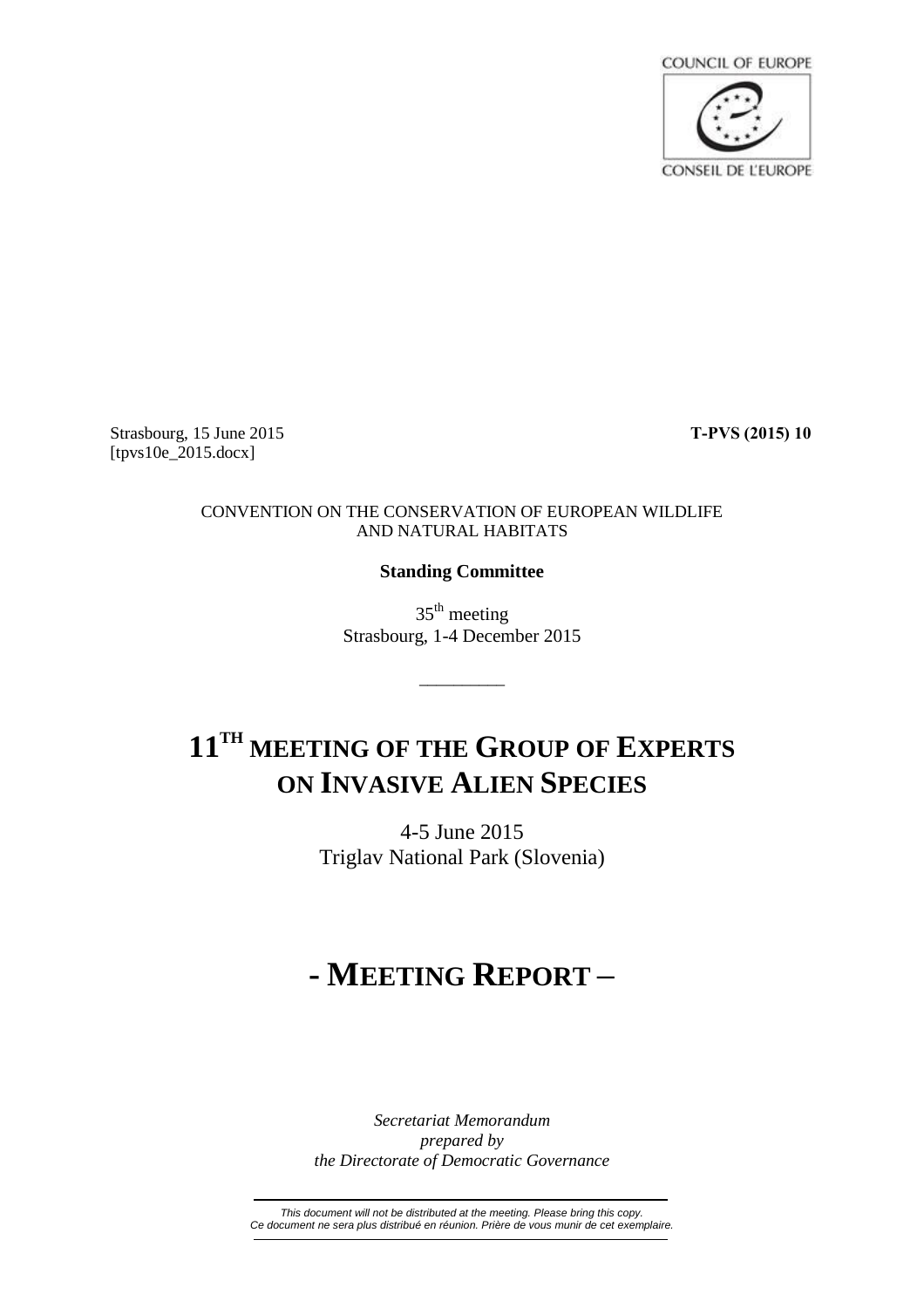The Group of Experts on Invasive Alien Species (IAS) held its  $11<sup>th</sup>$  meeting in the Triglav National Park (Slovenia) from 5 to 6 June 2015.

The Standing Committee is invited to:

- $\triangleright$  Take note of the report of the meeting;
- Thank Slovenian conservation authorities for their warm welcome and excellent organisation of the meeting;
- Examine and, if appropriate, adopt the draft Recommendation No. ... (2015) on action to promote and complement the implementation of EU Regulation 1143/2014 on Invasive Alien Species (appendix 4);
- $\triangleright$  Examine and, if appropriate, adopt the draft Recommendation No. ... (2015) the European Code of Conduct on Plantation Forests and Invasive Alien Species (appendix 5);
- Examine and, if appropriate, adopt the draft Recommendation No. … (2015) on the control of feral ungulates in islands of the Mediterranean and Macaronesian regions (appendix 6);
- $\triangleright$  Take note, while adopting its programme of activities for 2016 and 2017 of the proposals of the Group for further action of the Convention on Invasive Alien Species.

\* \* \*

# **CONTENTS**

| Appendix 4: 1 <sup>st</sup> Draft Recommendation on action to promote and complement the implementation |  |
|---------------------------------------------------------------------------------------------------------|--|
| Appendix 5: 1 <sup>st</sup> Draft Recommendation on the European Code of Conduct on Plantation Forestry |  |
| Appendix 6: 1 <sup>st</sup> Draft Recommendation on the control of feral ungulates in islands of the    |  |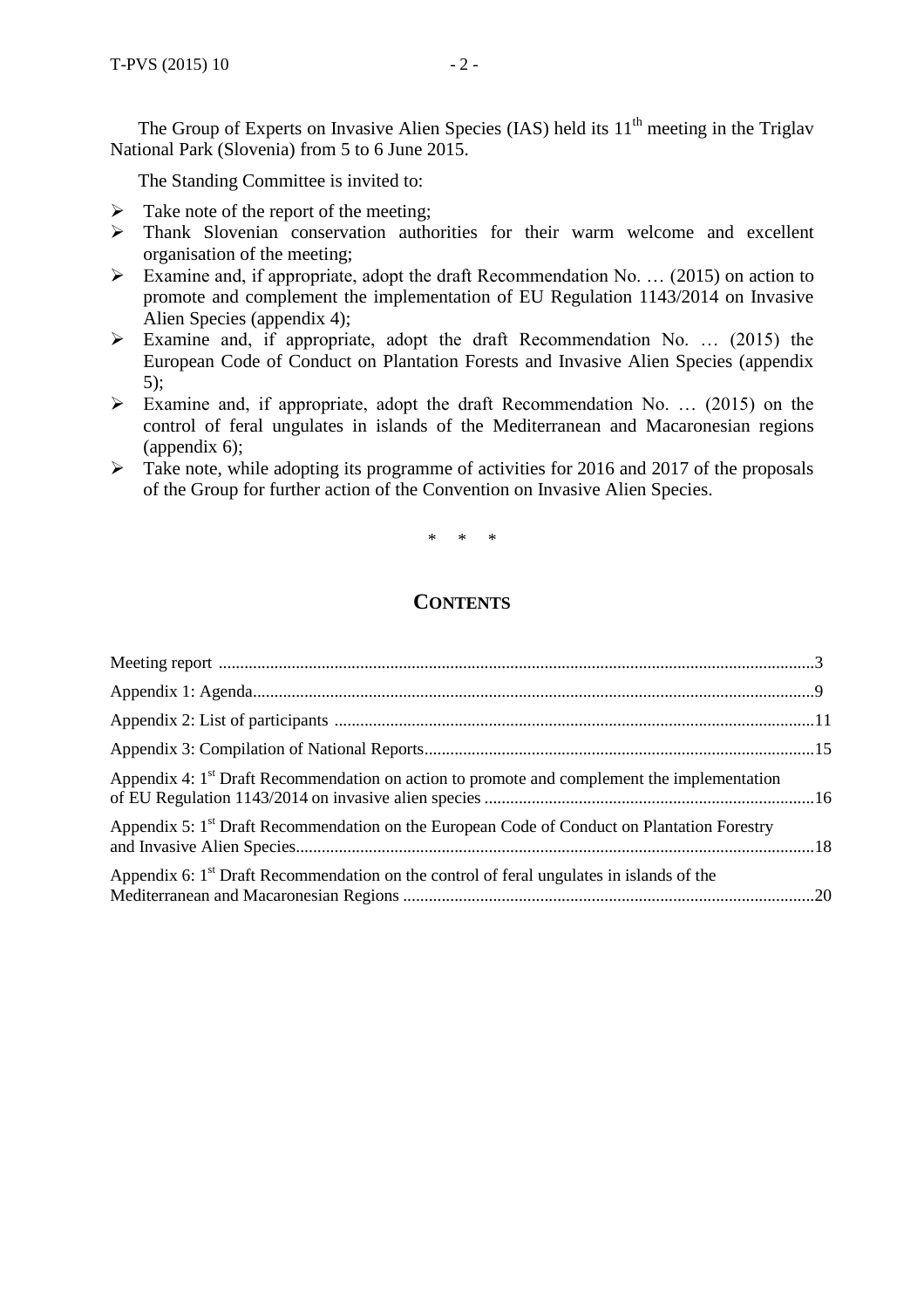# **1. OPENING OF THE MEETING BY THE CHAIR AND WELCOME BY SLOVENIAN AUTHORITIES**

Ms Branka Tavzes (Chair of the Group of Experts) welcomed participants in the name of Slovenian authorities.

Mr Øystein Størkersen, Chair of the Convention, thanked Slovenia for their very warm welcome and the excellent organisation of the meeting. He noted that this Group of Experts was one of the several groups organised under the Convention and that the Standing Committee had given good financial support to the activities of the Group and that results were generally consideredsatisfactory.

# **2. ADOPTION OF THE AGENDA**

*Relevant documents : T-PVS (2013) 5 Report of the 10th meeting of the Group T-PVS/Inf (2Z014) 3 – Report of the Select Group on IAS*

The agenda was adopted as it figures in appendix 1 to this report.

# **3. INTRODUCTION BY THE SECRETARIAT: PROGRESS ON INVASIVE ALIEN SPECIES UNDER THE CONVENTION WITH OTHER BERN CONVENTION INITIATIVES.**

*Relevant documents : T-PVS/Inf 2013) 20 – Code of Conduct on Hunting and IAS T-PVS/Inf (2013) 22 –Guidelines on Protected Areas and IAS T-PVS/Inf (2014) 18 – European Code of Conduct on Recreational Fishing and IAS T-PVS/Inf (2014) 26 –Report of the expert group on eradication of ruddy duck*

#### **Relevant Recommendations adopted by the Standing Committee since 2013**

- $\triangleright$  Recommendation No. 166 (2013) on the European Code of Conduct on Hunting and Invasive Alien Species
- $\triangleright$  Recommendation No. 167 (2013) on the European Guidelines on Protected Areas and Invasive Alien Species
- Recommendation No. 170 (2014) on the European Code of Conduct on Recreational Fishing and Invasive Alien Species

The Secretariat informed the Group on the adoption by the Standing Committee by three recommendations concerning the Codes of Conduct on Hunting and IAS and on Recreational Fishing and IAS, as well as the European Guidelines on Protected Areas and IAS. The Guidelines were now been adapted by ISSG to the world level as "Global Guidelines on Protected Areas and IAS", which shows that the Convention was pioneer in that type of work.

The Secretariat informed the Group that a meeting on eradication of ruddy duck had been organised in November 2014.

The Secretariat informed the Group that more efforts had been put into awareness and publicising the different Codes of Conduct done by the Group, as well as the Guidelines on Protected Areas and IAS.

The Secretariat had also met the Head of the EC Biodiversity Unit to look for appropriate synergies in their respective work on IAS. It was agreed to work in co-operation in a number of subjects of common interest, in particular in supporting States in the implementation of the EU Regulation 1143/2014 on IAS.

## **4. IMPLEMENTATION BY STATES OF THE EUROPEAN STRATEGY ON IAS - NATIONAL REPORTS**

*Relevant document : T-PVS/Inf (2015) 17 – National Reports*

14 written reports were presented. The Chair thanked Parties for their good response and invited a number of Parties (8 of them) to present their reports orally.

Participants unanimously valued highly hearing about the experiences and challenges in other states. From the reports received it was clear that governments were taking a very keen interest in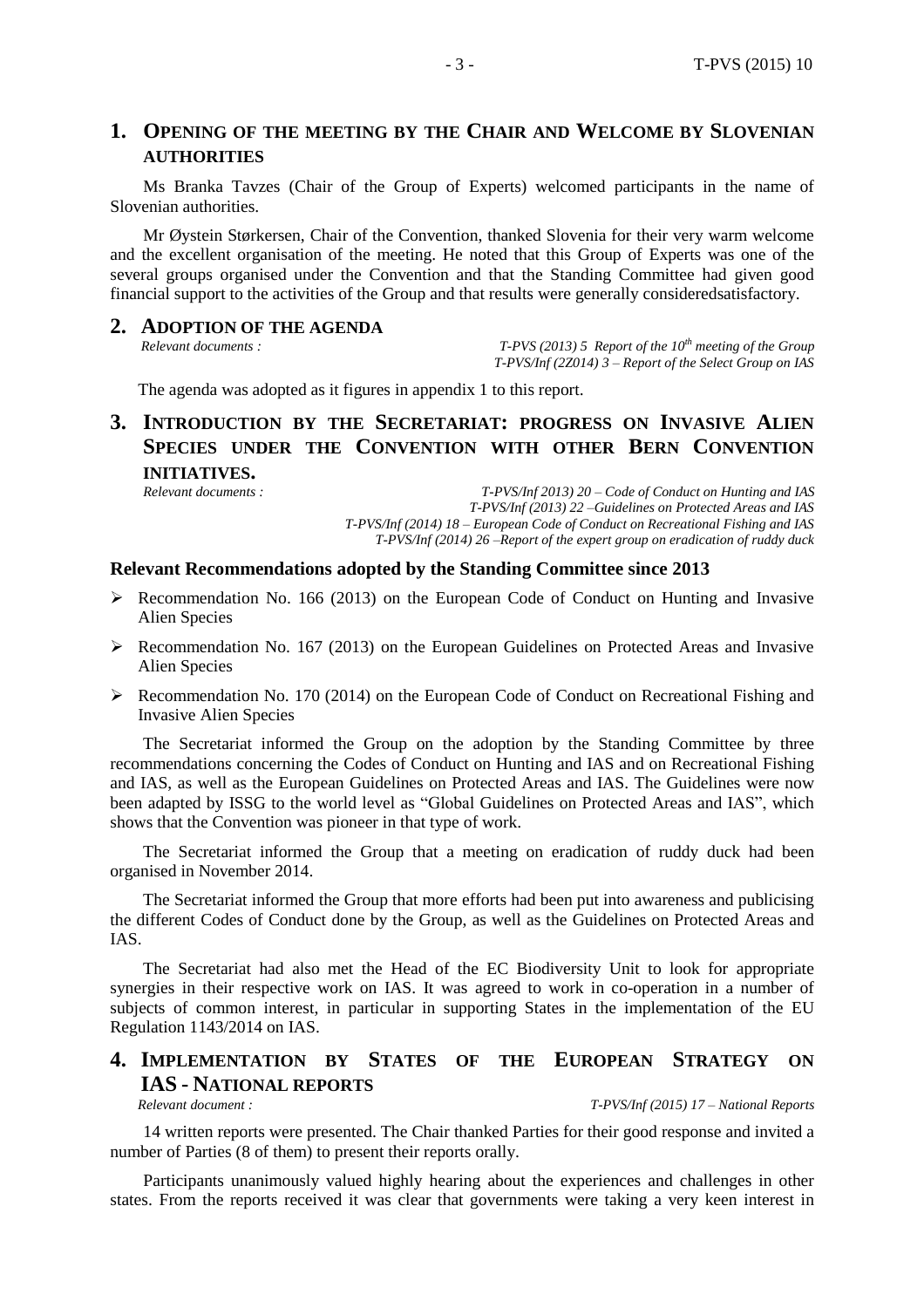furthering their work on IAS, even if there was still much to be done (in prevention, in information, in eradication or management of widespread IAS).

## **5. REPORTS FROM INTERNATIONAL ORGANISATIONS AND OTHER**

#### **5.1 Status of global work on IAS by the Chair of ISSG (IUCN)**

ISSG is involved in a thorough work to finalise an analysis of pathways. Globally there are more and more efforts aimed at identifying both priority species and pathways but still action is insufficient. A similar picture for prevention and eradication: good, well oriented action but not enough to address what is a growing problem.

ISSG is also promoting more work on information on IAS and, in collaboration with other partners, is improving the Global Registry of Introduced Invasive Species.

The main tool is the Global Invasive Species Database. Substantial work is also been devoted to categorise pathways. The information is also prepared to see how key CBD decisions are being implemented by Parties. ISSG is also developing a system to rank invasive species by their impact. (Similar in approach to IUCN threat status for species) called now "IUCN Alien Species Impact Classification System" [it was decided not to call it blacklisting]. The system will be tested for a group of alien species in Europe.

ISSG and ISPRA have carried out an assessment of the impact of IAS in Europe (commissioned by EC). IAS are the  $3<sup>rd</sup>$  most severe threat to endangered and vulnerable species in Europe.

## **5.2 European Commission work on Invasive Alien Species: progress in the implementation of the EU Regulation on the prevention and management of the introduction and spread of invasive alien species**

The representative of the European Commission made a short presentation of the EU Regulation on IAS. The first step will be the elaboration of a list of IAS of Union concern, based on agreed criteria. The EC has created a Scientific forum of IAS, a technical body to provide appropriate expertise. The new EU Regulation provides for measures for prevention, eradication and management of widespread species. On the prevention side there are provisions on identifying pathways of Union concern (they have to be identified in 18 months). There are also provisions concerning emergency measures and identification of IAS of regional concern.

The regulation contains obligations for surveillance and border controls to detect the spread of IAS of Union concern. It is recommended to use existing technical structures to do this work (such as those established for CITES species).

Another chapter concerns early detection and rapid eradication systems that have to be set up for all Member States"

There are also provisions aiming at the implementation of management measures for widespread IAS. Restoration of habitats damaged by IAS is also contemplated in the Regulation, as well as the establishment of an information support system (much based in existing databases).

## **5.3 Progress on the European and Mediterranean Plant Protection Organisation (EPPO)**

Since 2002 EPPO has been working on Invasive Alien Plants. It has a specific panel of experts. They carry risk assessments and provide recommendation aimed at Plant Protection Organisations.

EPPO has an "alert list" species on which more information is required. Last month 3 species were added at the last panel: *Galenia pubsecens*, *Cenchrus longispinus*, *Impatiens edgeworthii*.

EPPO gathers information on species in the alert list.

EPPO has also a "Invasive Alien Plants" list (some have undergone Pest Risk Analysis). EPPO has a prioritisation system that helps prevent the ecological impact of listed species. They have been analysing lately *Alternanthera philoxeroides* which has become invasive only in the last years,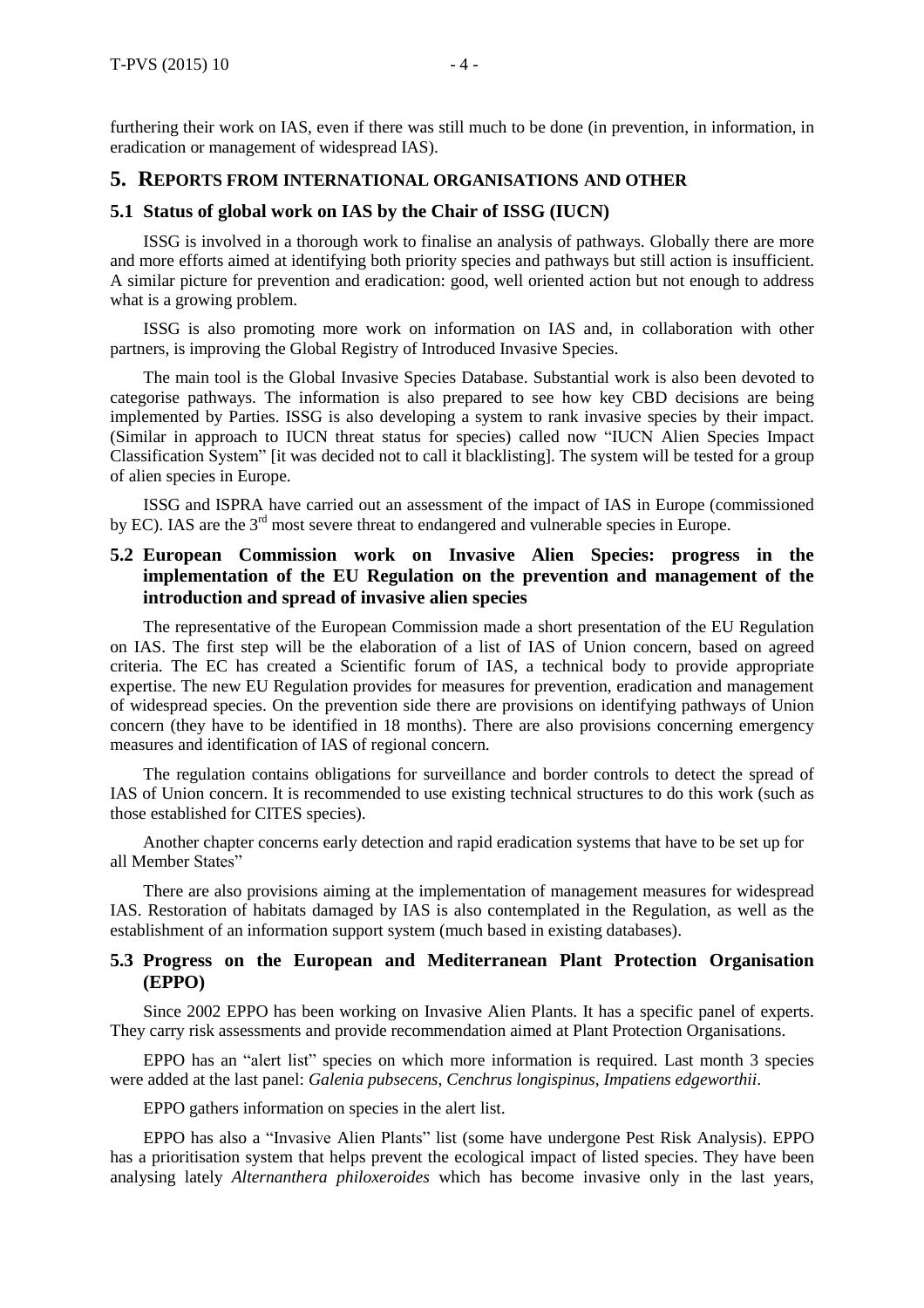perhaps because of climate change. Another species under watch is *Microstegium vimineum*, which is highly invasive in water bodies in North America.

They recognise the need for shorter PRAs. On Ecosystem Services EPPO still finds difficult to assess the impact on IAS on Ecosystem services, as the process is very complex.

#### **5.4 Progress on NOBANIS portal**

NOBANIS is focused in sharing information on IAS (20 countries involved, Nordic Council, Baltic States, Poland). Main resource : a database with 7,593 species and datasheets on 92 most invasive species. It includes an alert system.

Since 2013, NOBANIS has been updating a revising database for some groups. It has integrated also Belarus (and will soon include Slovakia to the network). The information can be acceded through a web portal (with the database, a newsletter, etc.). The alert system/rapid response has been improved in the last two years. A report was prepared focused on target 5 of the EU Biodiversity Strategy limited to Nordic and Baltic States.

NOBANIS is working on Pathways Analysis of Alien Species in North Atlantic Islands, Baltic States and Nordic Council States.

NOBANIS has lately examined 434 "Doorknocker species" (alien species in neighbouring States of each region) to identify pathways and prioritise them. They calculated the number of "high risk doorknockers" in each pathway to see where to focus efforts. Unfortunately NOBANIS is soon losing its secretariat in Denmark and they are looking at possible solutions (i.e. rotational secretariat). The database will need to be kept updated. How, it is not yet clear.

## **6. HARMONISING BERN CONVENTION AND EU WORK ON IAS**

# **6.1 Analysis of possible implications for the Convention of the new EU Regulation on IAS**<br>*Relevant document :*

*Relevant document : T-PVS/Inf (2015) 14*

The consultant, Mr Arie Trouwborst, presented his report on « The Bern Convention and EU Regulation 1143/2014 on IAS ».

The Regulation opens up opportunities for the Convention. Control of IAS is within the mandate of the Convention. The extension of good practices (such as those promoted in the Regulations) to the whole territory of the Convention would make control of IAS more effective. (Much as was done by the Emerald Network in relation to Natura 2000). This can be done by way of a Bern Convention Recommendation or Resolution, not as hard as law as it would require substantial changes in the text of the Convention, which is not realistic.

What can be done under Bern? Concerning listing of IAS foreseen in the Regulation (national, regional or Union concern), the Bern Convention could perhaps prepare a "List of IAS of European concern" based on the Union list but including appropriate species from States non members of the Union. The Convention could also encourage non-EU member States to restrict introduction of IAS of Union concern and also suggest non-EU States to adopt, where appropriate, legal provisions similar to those in the Regulation. The Convention could also make proposals for detection of IAS, identify eradication priorities or propose management methods. It could invite all Parties to develop strong surveillance systems, promote early eradication of some target IAS and encourage ecosystem restoration. It could also team with other partners (such as IUCN and the European Commission) to develop guidance on risk assessment, priority pathways, early detection and rapid response, ecosystem restoration and other more technical issues.

In the discussion that followed the presentation by the consultant several delegations favoured a pro-active approach by the Convention, using in particular its flexible approach to technical issues, its greater geographical coverage (useful for identifying IAS of regional concern) and the willingness of its parties to share information and contribute to future information systems. The Chair of the Standing Committee noted that in the future the Convention would have an important role in this field, based also in its long experience on IAS and its innovative approach, adding also to the regulatory approach the voluntary one by codes of conduct (appendix 4).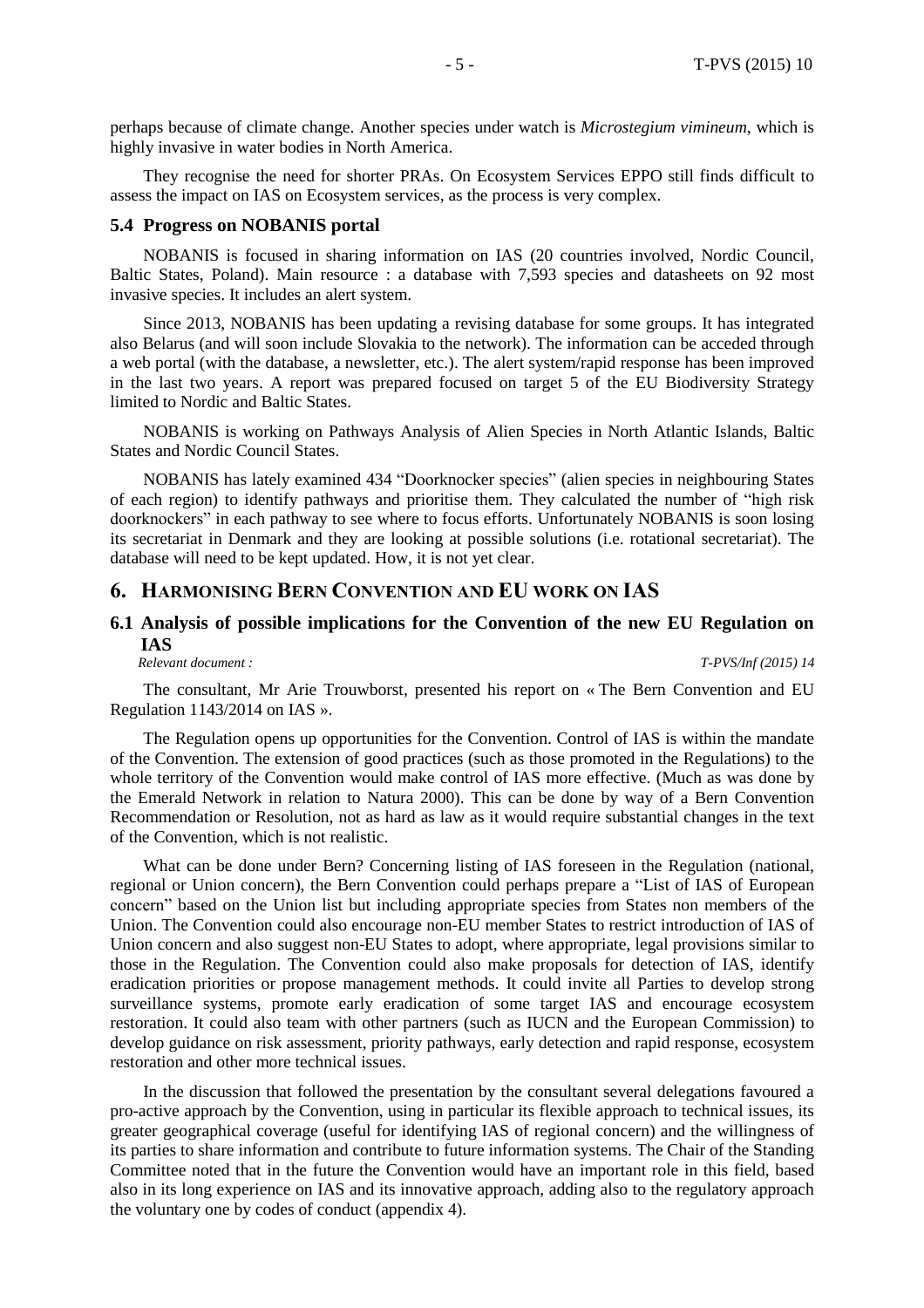The Secretariat presented the draft recommendation which the Group decided to forward to the Standing Committee for possible adoption with some small changes.

#### **6.2 Guidance for IAS pathways action plans**

The consultant, Mr Riccardo Scalera, explained that "Guidance for priority IAS pathways and their management" is also a part of the European Strategy on IAS adopted by the Standing Committee in 2003. This type of work has become more urgent for EU governments following the entry into force of the EU Regulation on IAS.

He presented what chapters, in his opinion, an Action Plan for Pathways should have (description of target pathway, aims and strategies, foreseen measures, roles and responsibilities, timing, financial planning, monitoring, evaluation and review, disseminate of information).

It was particularly important to identify stakeholders (general public, a certain industry, etc.). Consultation with stakeholders at an early stage was a key element for success. Measures should include training, awareness and surveillance.

The Group of Experts welcomed the information presented. The Group discussed whether it would be appropriate to focus the guidance for pathways of unintentional introductions (mentioned in Article 13 of the Regulation) of listed IAS. The Group agreed that it would be preferable to make a wider guidance for pathways (including intentional and unintentional introductions). The Secretariat informed the Group that a full report would be ready for July. That report will be circulated to governments and a final report will be finalised at the end of the year.

#### **6.3 Risk analysis for some key species**

The elaboration of the list of IAS Union concern requires the development of standards for risk assessment.

Mr Piero Genovesi, IUCN-ISSG, presented the work they are doing for the European Commission to define the minimum standards necessary for a sound list of IAS of Union concern.

ISSG has identified 50 species for which there are already sound risk assessment (those are not necessarily those of EU concern). Governments are producing new or additional risk assessment, which means that the EU list will probably be dynamic, not static.

The species identified are mostly widespread, so more efforts are being developed for species with limited distribution or "doorknockers" (species that are likely to enter Europe and are known to have caused environmental damage in other regions).

The Bern Convention is already involved in producing risk assessment on Finlayson's squirrel (*Callosciurus finlaysonii*), the cotton-tail rabbit (*Sylvilagus floridanus*) and small Indian mongoose (*Herpestes auropunctatus*).

The Group agreed that possible work of the Convention on this field could focus in identifying priority IAS for risk assessment and promote exchange of information needed for new risk assessments.

#### **7. CODES OF CONDUCT**

#### **7.1 European Code of conduct on Plantation Forestry and IAS**

*Relevant document : T-PVS/Inf (2015) 1*

The consultant, Mr Giuseppe Brundu, presented the Code of Conduct on Plantation Forestry and IAS.

Forestry has a lot of benefits but some environmental impacts are also associated to some species planted for wood. The report is focused on planting of non-native trees (for many different uses: wood, fighting erosion, biofuels, etc.).

The Group discussed the Code of Conduct presented suggesting some changes in terminology ("Code of Conduct on Planted Forests", following FAO terminology). Many comments had been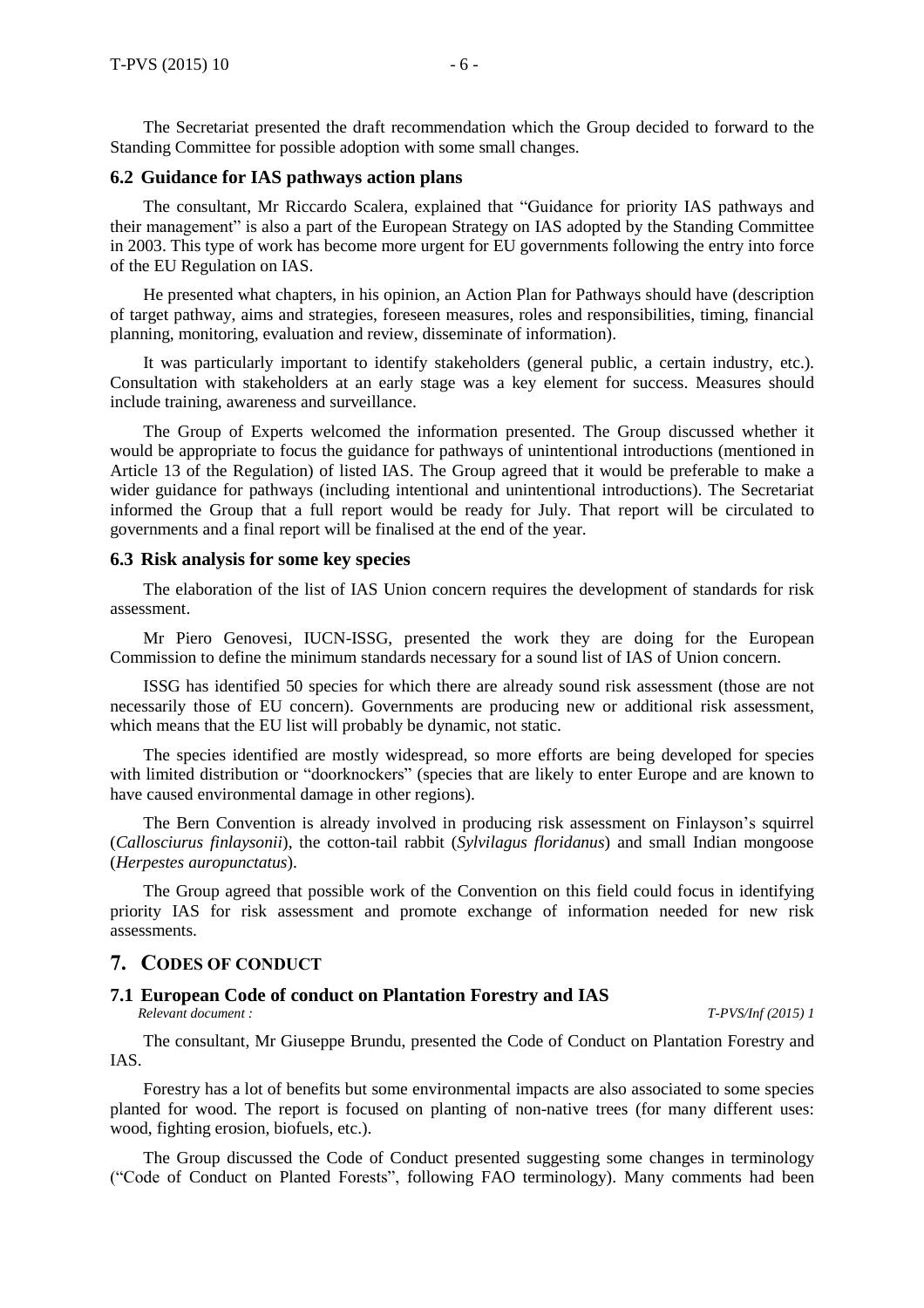received by different forest services. The Group unanimously agreed that the document had an excellent content and it could serve as basis for a Convention's Code in the line of previous ones.

The Secretariat will circulate the draft Code to all Parties and a consolidated, revised version will be presented to the Standing Committee for possible endorsement, attached to a draft recommendation such as the one in appendix 5 to this report.

# **7.2 European Code of Conduct on Recreational Boating and IAS**

*Relevant document : T-PVS/Inf (2015) 19*

The consultant, Ms Emma Barton, made a presentation of the first draft of the Code of Conduct.

She noted in particular the need to collaborate with the recreational boating community stressing that boating itself could be affected by some IAS (in particular aquatic plants that may clog waterways). Biosecurity measures have to be adapted to the type of boat. Awareness is already working well (at least in the United Kingdom) through well-targeted campaigns. She mentioned very different measures that boat managers can implement. Large boats present a real challenge as it is quite expensive to take them out of the water for anti-fouling measures.

The Group welcomed the report and made a number of suggestions to improve the Code, which is still much in an embryonary stage. The "stakeholders" for this Code should go beyond the recreational boating community to include water management authorities and other appropriate bodies involved in managing ports or waterways.

The document will be finalised, circulated for comment aiming to have a final version at the end of the year.

### **8. IAS ON AREAS OF SPECIAL SIGNIFICANCE FOR NATURE CONSERVATION**

## **8.1 Meeting on Feral ungulates in islands of the Mediterranean and Macaronesian regions**

*Relevant documents : T-PVS/Inf (2015) 2*

*T-PVS (2015) 7*

Mr Juan Luis Rodriguez-Luengo presented the results of the Seminar on feral invasive ungulates in Macaronesian and Mediterranean islands (La Gomera, 23-24 March 2015). For the preparation of this workshop, a report was drafted by Mr Joan Mayol [document T-PVS/Inf (2015) 2].

He presented the draft recommendation.

The Group welcomed this work on what seems an important threat to island biodiversity and made comments on a number of points of the draft recommendation that will be forwarded to the Standing Committee for possible adoption (appendix 6 to this report).

## **9. PROPOSALS TO THE STANDING COMMITTEE TO THE BERN CONVENTION: WORK AHEAD**

There were a number of proposals for further work.

The Group agreed that it would be appropriate to continue Codes of Conduct.

The follows were possible issues:

- $\triangleright$  Aquaculture and IAS;
- $\triangleright$  Canals and IAS:
- $\triangleright$  Biofuels and IAS;
- $\triangleright$  Infrastructure construction and IAS;
- $\triangleright$  Commercial ports and IAS;
- $\triangleright$  Tourism and IAS;
- $\triangleright$  Composting and IAS;
- Internet trade/e-commerce of IAS (with a view to improve enforcement and fight this type of wildlife crime).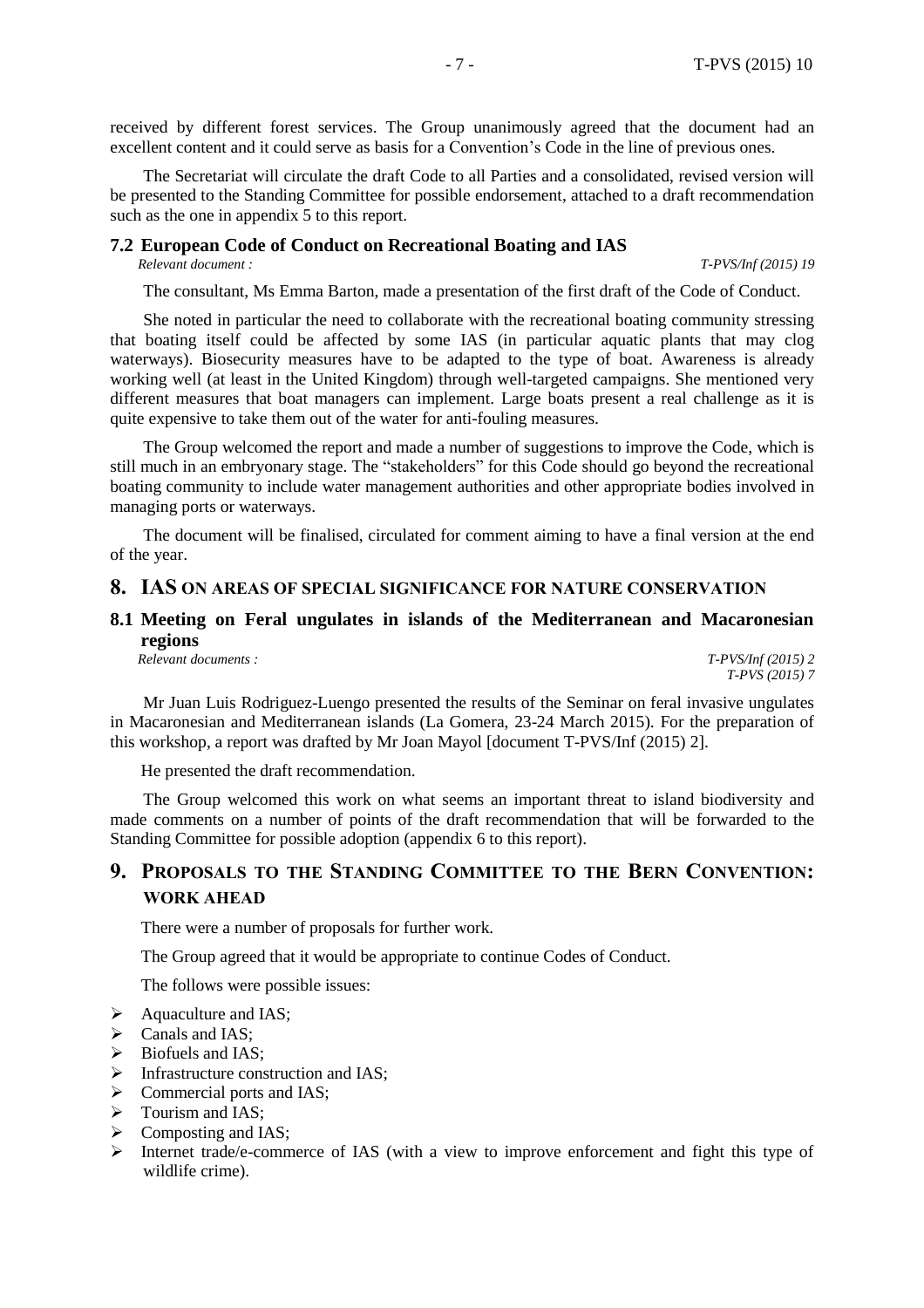The Group thought it was important to start or continue work on other issues:

- $\checkmark$  Identification of species for risk assessment (focusing on "doorknock species");
- $\checkmark$  Management of pathways;
- $\checkmark$  Technical guidance for management of IAS;
- $\checkmark$  Eradication of ruddy duck;
- $\checkmark$  Eradication of IAS on islands (A 1-day seminar could be organised back to back to the next meeting in 2017).

## **10.ELECTION OF CHAIR AND VICE-CHAIR AND OTHER BUSINESS**

Mr Wojciech Solarz (Poland) was elected Chair and Ms Melanie Josefsson (Sweden), Vice-Chair.

No other business was raised.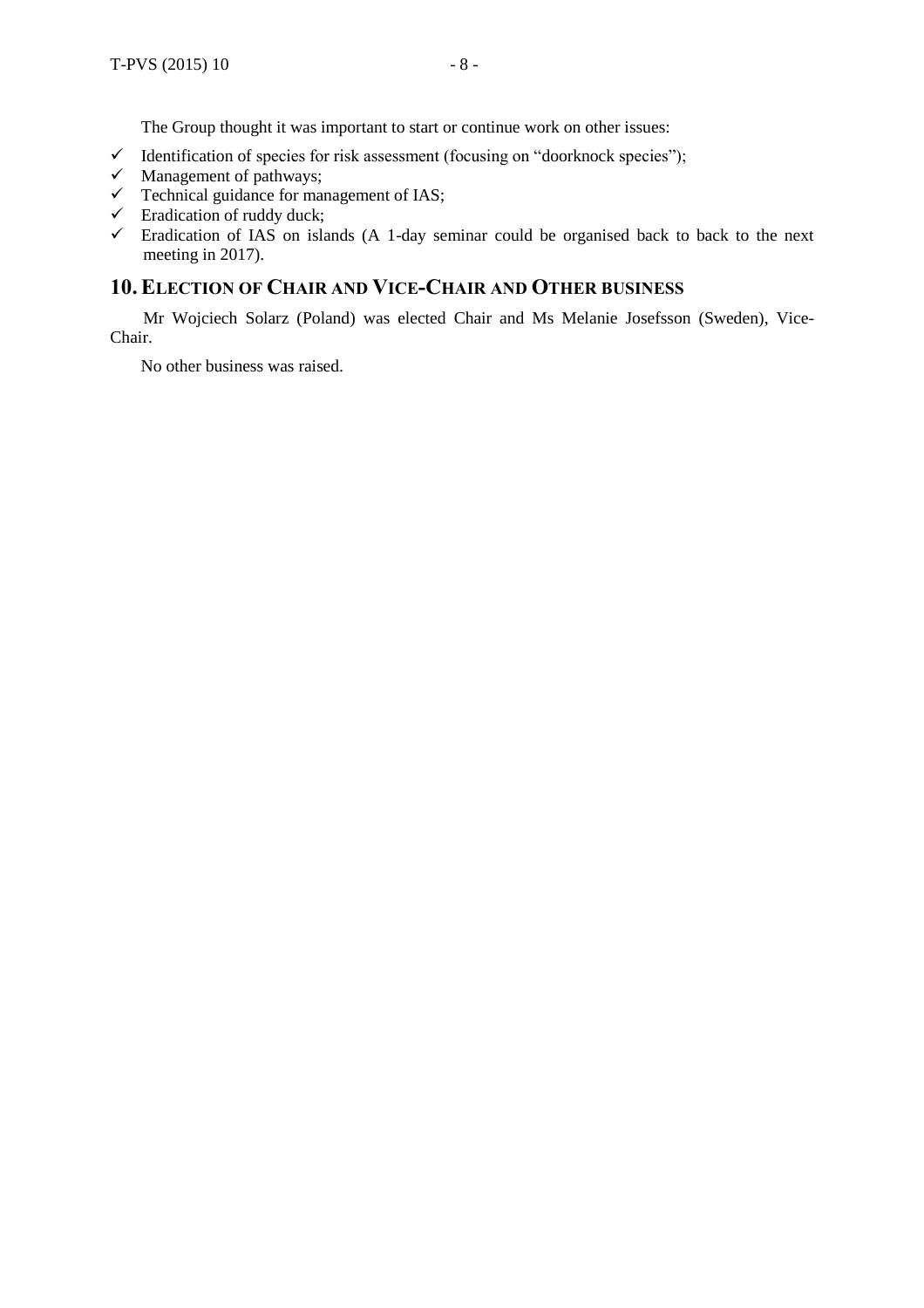

## **11th meeting of the Bern Convention Group of Experts on Invasive Alien Species**

Triglav National Park (Slovenia) 4-5 June 2015 (excursion on 6 June 2015)

 $\overline{\phantom{a}}$  , where  $\overline{\phantom{a}}$ 

# **AGENDA**

## **1. OPENING OF THE MEETING BY THE CHAIR AND WELCOME BY SLOVENIAN AUTHORITIES**

**2. ADOPTION OF THE DRAFT AGENDA**

*Relevant documents : T-PVS (2013) 5 Report of the 10th meeting of the Group T-PVS/Inf (2Z014) 3 – Report of the Select Group on IAS*

**3. INTRODUCTION BY THE SECRETARIAT: PROGRESS ON INVASIVE ALIEN SPECIES UNDER THE CONVENTION WITH OTHER BERN CONVENTION INITIATIVES.**

**Relevant Recommendations adopted by the Standing Committee since 2013**

*Relevant documents : T-PVS/Inf 2013) 20 – Code of Conduct on Hunting and IAS T-PVS/Inf (2013) 22 –Guidelines on Protected Areas and IAS T-PVS/Inf (2014) 18 – European Code of Conduct on Recreational Fishing and IAS T-PVS/Inf (2014) 26 –Report of the expert group on eradication of ruddy duck*

- $\triangleright$  Recommendation No. 166 (2013) on the European Code of Conduct on Hunting and Invasive Alien Species
- $\triangleright$  Recommendation No. 167 (2013) on the European Guidelines on Protected Areas and Invasive Alien Species
- Recommendation No. 170 (2014) **on the European Code of Conduct on Recreational Fishing and Invasive Alien Species**
- **4. IMPLEMENTATION BY STATES OF THE EUROPEAN STRATEGY ON IAS -** National reports *Relevant document : T-PVS/Inf (2015) 17 – National Reports*
- **5. REPORTS FROM INTERNATIONAL ORGANISATIONS AND OTHER**
- **5.1 Status of global work on IAS by the Chair of ISSG (IUCN)**
- **5.2 European Commission work on Invasive Alien Species: progress in the implementation of the EU Regulation on the prevention and management of the introduction and spread of invasive alien species**
- **5.3 Progress on the European and Mediterranean Plant Protection Organisation (EPPO)**
- **5.4 Progress on NOBANIS portal**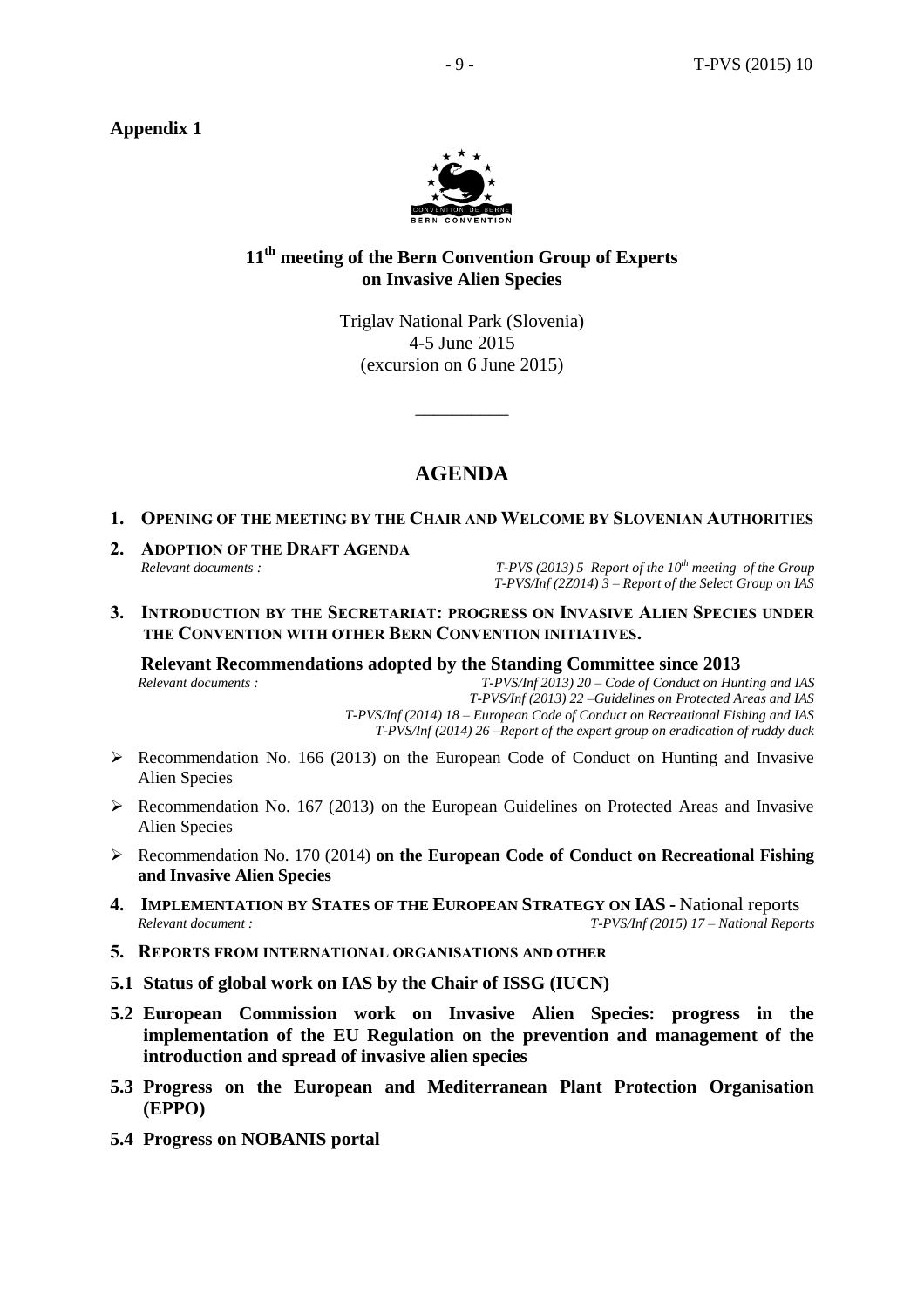**6. HARMONISING BERN CONVENTION AND EU WORK ON IAS**

|    | 6.1 Analysis of possible implications for the Convention of the new EU Regulation on<br><b>IAS</b> |                                        |
|----|----------------------------------------------------------------------------------------------------|----------------------------------------|
|    | Relevant document:                                                                                 | $T-PV S/Inf (2015)$ 14                 |
|    | 6.2 Guidance for IAS pathways action plans                                                         |                                        |
|    | 6.3 Risk analysis for some key species                                                             |                                        |
| 7. | <b>CODES OF CONDUCT</b>                                                                            |                                        |
|    | 7.1 European Code of conduct on Plantation Forestry and IAS<br>Relevant document:                  | $T-PV S/Inf$ (2015) 1                  |
|    | 7.2 European Code of conduct on Recreational Boating and IAS<br>Relevant document:                 | $T-PV S/Inf (2015)$ 19                 |
|    | 8. IAS ON AREAS OF SPECIAL SIGNIFICANCE FOR NATURE CONSERVATION                                    |                                        |
|    | 8.1 Meeting on Feral ungulates in islands of the Mediterranean and Macaronesian<br>regions         |                                        |
|    | Relevant document:                                                                                 | $T-PVS/Inf(2015)$ 2<br>$T-PVS(2015)$ 7 |

- **9. PROPOSALS TO THE STANDING COMMITTEE TO THE BERN CONVENTION: WORK AHEAD**
- **10. ELECTION OF CHAIR AND VICE-CHAIR AND OTHER BUSINESS**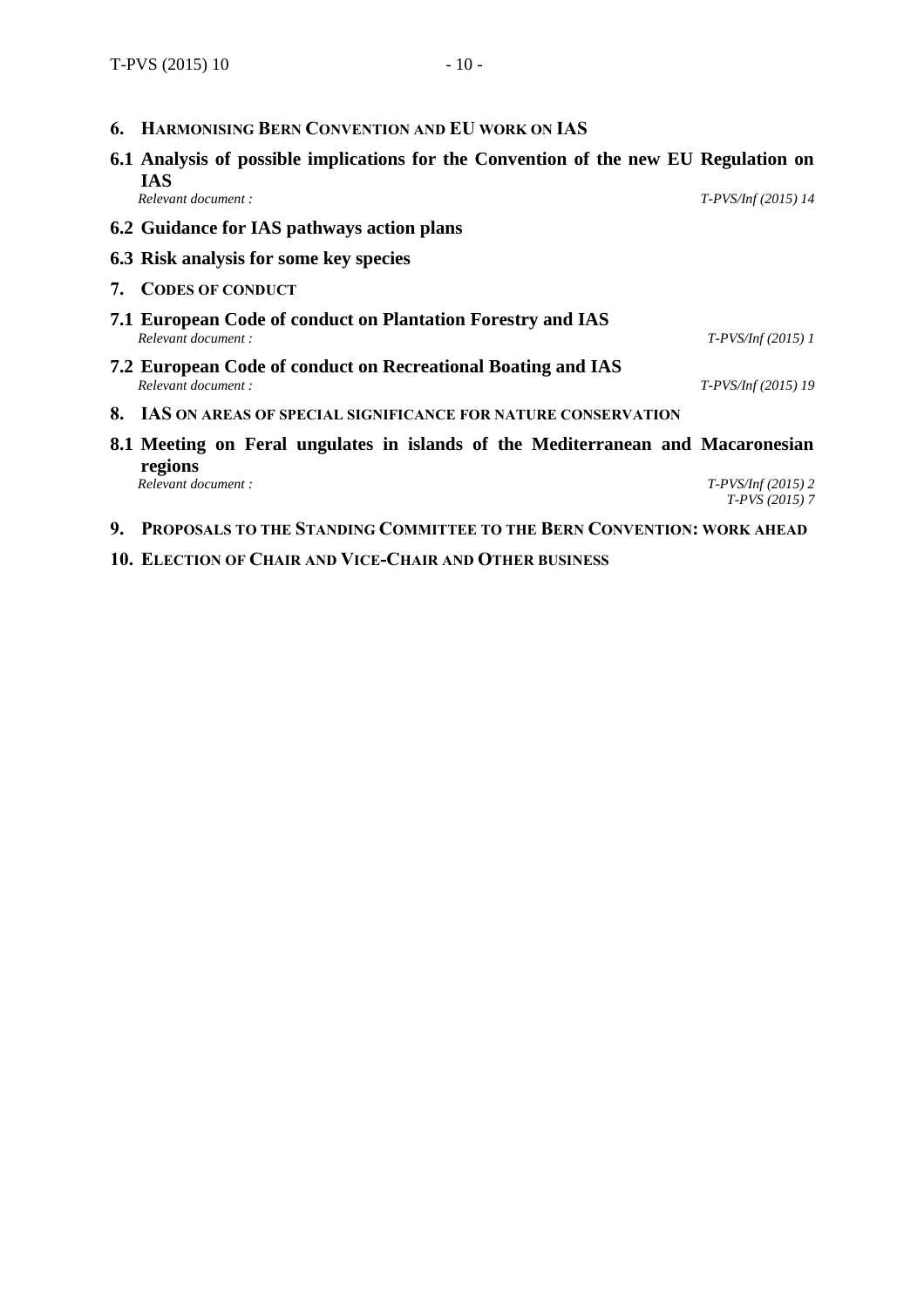## **LIST OF PARTICIPANTS / LISTE DES PARTICIPANTS \_\_\_\_\_\_\_\_\_\_**

## **I. CONTRACTING PARTIES / PARTIES CONTRACTANTES**

#### **ARMENIA / ARMENIE**

Ms Hasmik GHALACHYAN PhD, Head, Plant Resources Management, BMA Ministry of Nature Protection, Government Building 3, Republic Square, 0010 YEREVAN Tel: +374 55 422 432. Fax: +374 10 585469. E-mail: [ghalachyanhasmik@yahoo.com](mailto:ghalachyanhasmik@yahoo.com) or [interdpt@mnp.am](mailto:interdpt@mnp.am) or [min\\_ecology@mnp.am](mailto:min_ecology@mnp.am)

### **AUSTRIA/ AUTRICHEE**

Mr Manfred POECKL, PhD, MSc, State Government of Lower Austria, Landhausplatz 1, House 13, 13.321, A-3109 St. PÖLTEN. Tel : +43 2742 9005 14649. Fax: +43 2742 9005 15760. E-mail : [Manfred.Poeckl@noel.gv.at](mailto:Manfred.Poeckl@noel.gv.at)

#### **BULGARIA/ BULGARIE**

Ms Rayna HARDALOVA, Head of Biological Diversity Department, National Nature Protection Service, Ministry of Environment and Water, 22, Maria Luiza Blvd., BG-1000 SOFIA. Tel: + 359 2 940 6163. Fax: + 359 2 940 6127. E-mail: [hardalovar@moew.government.bg](mailto:hardalovar@moew.government.bg)

#### **CROATIA / CROATIE**

Ms Vesna VRDOLJAK, Senior Expert Advisor, Nature Protection Directorate, Ministry Of Environmental and Nature Protection, Radnička cesta 80, HR-10000 ZAGREB. Tel: +385 (0)1 4866 126. Fax: +385 (0)1 4866 100. E-mail : [vesna.vrdoljak@mzoip.hr](mailto:vesna.vrdoljak@mzoip.hr)

Ms Biljana BARIĆ, M.Ed. (Biol. and Chem.), State Institute for Nature Protection, Department for Nature Impact Assessment, Radnička cesta 80/7, HR-10000 ZAGREB Tel: +385 (0)1 5502 932. Fax: +385 (0)1 5502 901. E-mail: [biljana.baric@dzzp.hr](mailto:biljana.baric@dzzp.hr)

#### **CZECH REPUBLIC / RÉPUBLIQUE TCHÈQUE**

Mr Jan PLESNIK, Adviser to Director in foreign affairs, Nature Conservation Agency (NCA CR), Kaplanova 1931/1, CZ-148 00 PRAGUE 11 – CHODOV Tel +42 283 069 246. Fax +42 283 069 …. E-mail: [jan.plesnik@nature.cz](mailto:jan.plesnik@nature.cz)

#### **ESTONIA / ESTONIE**

Ms Merike LINNAMÄGI, Senior Officer of the Nature Conservation Department, Ministry of the Environment, Narva Mnt 7a, 15172 TALLINN. Tel: +372 626 29 00. Fax: +372 62 62 901. E-mail: [merike.linnamagi@envir.ee](mailto:merike.linnamagi@envir.ee)

Ms Madli LINDER, Chief Specialist for Species Protection, Environmental Board of Estonia, Narva mnt 7a, 15172TALLINN. Tel:  $+ 372 730 2256$ . Fax:  $+ 372 680 7427$ . E-mail: [madli.linder@keskkonnaamet.ee](mailto:madli.linder@keskkonnaamet.ee)

## **EUROPEAN UNION / UNION EUROPEENNE**

Mr Spyridon FLEVARIS, Policy Officer, European Commission, DG Environment, Unit B.2 – Biodiversity, BU-9 05/208, B-1049 BRUSSELS, Belgium. Tel: +32 2 299 77 87. E-mail: [spyridon.flevaris@ec.europa.eu](mailto:spyridon.flevaris@ec.europa.eu)

#### **MALTA / MALTE**

Mr Mykel FENECH, Assistant Environment Protection Officer, Malta Environment & Planning Authority (MEPA), St Francis Ravelin, FRN1230 FLORIANA. Tel: +356 2290 7112. E-mail: [Mykel.Fenech@mepa.org.mt](mailto:Mykel.Fenech@mepa.org.mt)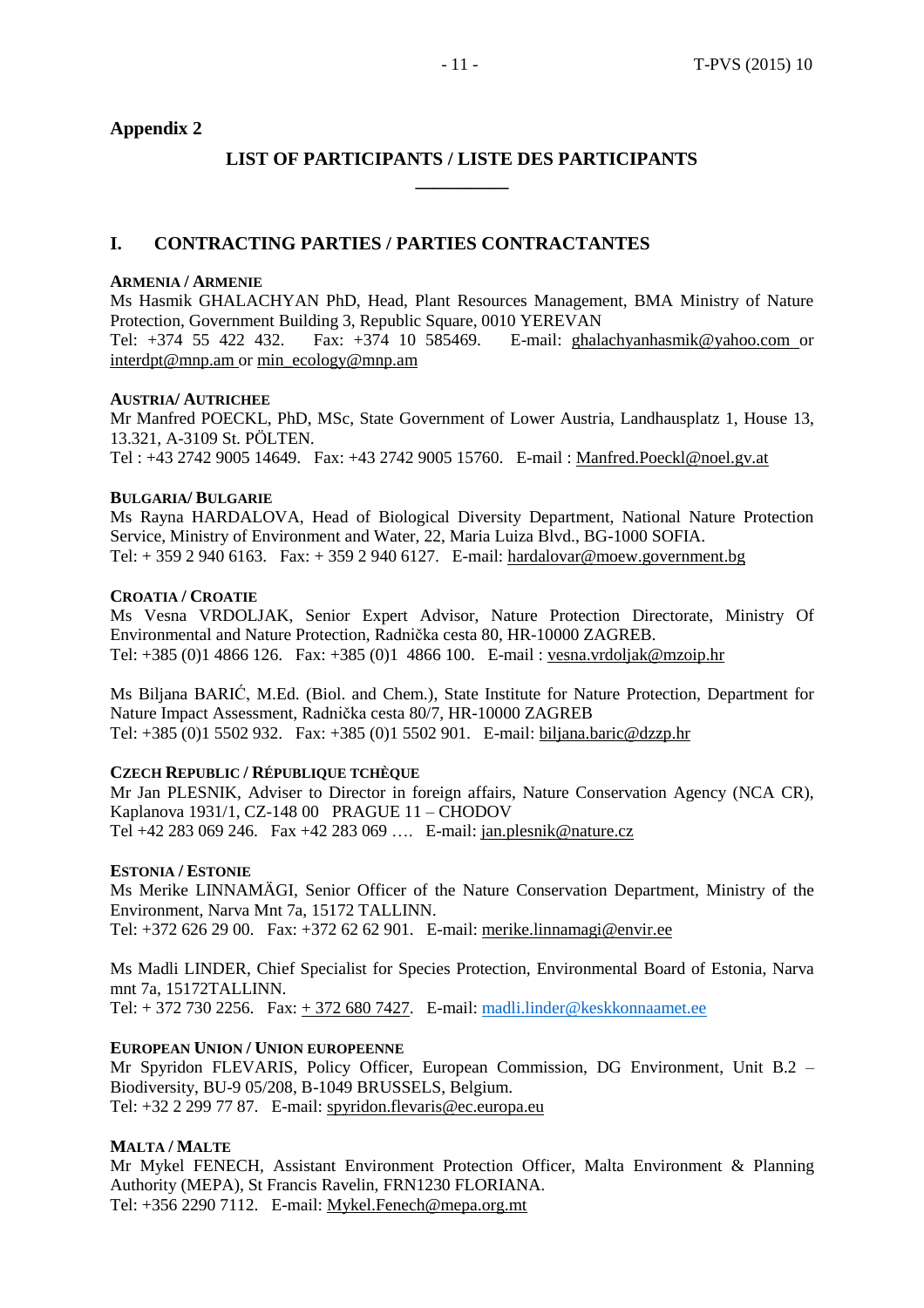## **REPUBLIC OF MOLDOVA / RÉPUBLIQUE DE MOLDOVA**

Ms Veronica JOSU, Deputy Head of Biodiversity and Natural Resources Department, Ministry of Environment, 9 Cosmonautilor Str, MD-2005 CHISINAU.

Tel: + 373 22 204 535. Fax: +373 22 22 68 58. E-mail: [josu@mediu.gov.md](mailto:josu@mediu.gov.md) or [vjosu@yahoo.com](mailto:vjosu@yahoo.com)

#### **NORWAY / NORVÈGE**

Mr Øystein STØRKERSEN, Principal Advisor, Norwegian Environment Agency, P.O. Box 5672, Sluppen, N-7485 TRONDHEIM

Tel: +47 7358 0500. Fax: +47 7358 0501 or 7358 0505. E-mail: [oystein.storkersen@miljodir.no](mailto:oystein.storkersen@miljodir.no)

#### **POLAND / POLOGNE**

Mr Wojciech SOLARZ, Assistant Professor, Institute of Nature Conservation, Polish Academy of Sciences, Al. Mickiewicza 33, 31-120 KRAKÓW

Tel : +48 12 370 35 39, +48 609 440 104. Fax: +48 12 632 24 32. E-mail : [solarz@iop.krakow.pl](mailto:solarz@iop.krakow.pl)

Ms Karolina MAZURSKA, senior expert, General Directorate for Environmental Protection, **Nature Conservation Department,** ul. Wawelska 52/54, 00-922 WARSZAWA. Tel: +48 22 579 21 95. Fax: +48 22 579 21 97. E-mail: [Karolina.Mazurska@gdos.gov.pl](mailto:Karolina.Mazurska@gdos.gov.pl)

#### **PORTUGAL / PORTUGAL**

Mr Paulo CARMO, Instituto da Conservação da Natureza e das Florestas, (Portuguese Agency for Nature Conservation and Forests), IP, Divisão de Gestão de Espécies da Fauna e da Flora, Avenida da República, nº 16 a 16B, 1050-191 LISBOA.

Tel : +351 [213507900.](tel:%2B351%20213507900) Fax: +351 [213507984.](mailto:+351%20213507984) E-mail: [Paulo.Carmo@icnf.pt](mailto:Paulo.Carmo@icnf.pt)

#### **SLOVAK REPUBLIC / REPUBLIQUE SLOVAQUIE**

Ms Ema GOJDIČOVÁ, Botanist, Regional office of the State Nature Conservancy, Hlavná 93, 080 01 PREŠOV. Tel: +421 51 7732713. Fax: +421 51 7724179. E-mail: [ema.gojdicova@sopsr.sk](mailto:ema.gojdicova@sopsr.sk) or [egojdic@sopsr.sk](mailto:egojdic@sopsr.sk)

#### **SLOVENIA / SLOVÉNIE**

Ms Branka TAVZES, [*Chair of the Group of Experts*], Undersecretary, Sector for nature protection, Ministry of the Environment and Spatial Planning, Dunajska cesta 47, SI – 1000 LJUBLJANA Tel: +386 (0)1 478 7397. E-mail: [branka.tavzes@gov.si](mailto:branka.tavzes@gov.si)

Mr Peter SKOBERNE, Ministry of the Environment and Spatial Planning, Dunajska 47, SI-1000 LJUBLJANA Tel.: +386 (0) 1 4787424. E-mail: [Peter.Skoberne@gov.si](mailto:Peter.Skoberne@gov.si)

#### **SPAIN / ESPAGNE**

Ms Isabel LORENZO ÍÑIGO, Technical Advisor on IAS, Ministry of Agriculture, Food and Environment, Plza. San Juan de la Cruz s/n, E-28071 MADRID Tel: +34 669195105. E-mail: [at\\_tragsatec\\_21@magrama.es](mailto:at_tragsatec_21@magrama.es)

Mr Juan Luis RODRÍGUEZ LUENGO, Biologist. Biodiversity Service, Dirección General de Protección de la Naturaleza. Gobierno de Canarias, Servicio de Biodiversidad, Gobierno de Canarias, Edificio de Usos Múltiples I. Avenida de Anga 35. Planta 11. 38071 S/C DE TENERIFE. Tel: +34 666 710 899 // 922 59 72 05. E-mail : [jrodlue@gobiernodecanarias.org](mailto:jrodlue@gobiernodecanarias.org)

#### **SWEDEN / SUÈDE**

Ms Melanie JOSEFSSON, Senior Administrative Officer, Policy Development Department, Swedish Environmental Protection Agency, Valhallavägen 195, SE-106 48 STOCKHOLM. Tel: +46 76 115 1691. E-mail: [Melanie.Josefsson@naturvardsverket.se](mailto:Melanie.Josefsson@naturvardsverket.se)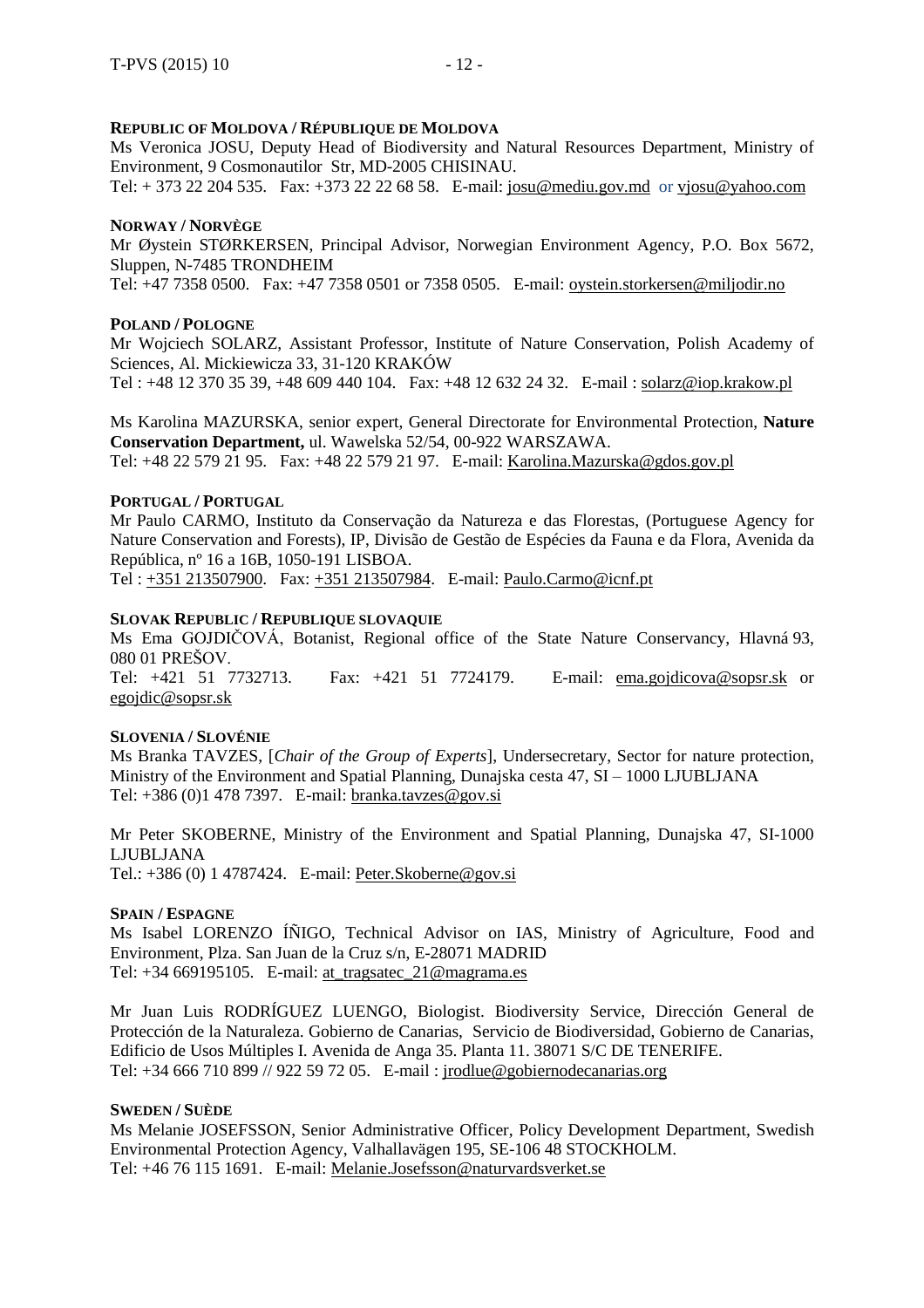#### **SWITZERLAND / SUISSE**

Mr Gian-Reto WALTHER, Dr – Scientific Officer, Species, Ecosystems, Landscapes Division, Federal Office for the Environment FOEN, CH-3003 BERN

Tel: +41 58 462 93 64. Fax: +41 58 463 89 74. E-mail: [gian-reto.walther@bafu.admin.ch](mailto:gian-reto.walther@bafu.admin.ch)

#### **UKRAINE / UKRAINE**

Mr Volodymyr DOMASHLINETS, Head of Fauna Protection Division, Department of Natural Resources Protection, Ministry of Ecology and Natural Resources, Mytropolyta Vasylya Lypkivskogo str., 35, 03035 KIEV.

Tel: +380 44 206 31 27. Fax: +380 44 206 31 27 / 34. E-mail: [vdomashlinets@yahoo.com](mailto:vdomashlinets@yahoo.com) or [domashlinets@menr.gov.ua](mailto:domashlinets@menr.gov.ua)

#### **UNITED KINGDOM / ROYAUME-UNI**

Mr Trevor SALMON, Head of Native and Invasive Non Native Species, Department for Environment, Food and Rural Affairs (Defra), Zone 1/15, TempleQuay House, 2 The Square, Bristol, BS1 6EB Tel: +44 (0)117 372 3591. E-mail: [Trevor.Salmon@defra.gsi.gov.uk](mailto:Trevor.Salmon@defra.gsi.gov.uk)

#### **II. OBERSERVERS / OBSERVATEURS**

#### **Angling Trust / European Anglers Alliance**

Mr Mark OWEN, Head of Freshwater, Angling Trust/Fish Legal, European Anglers Alliance, The Shrubbery, Acresford Road, Derbyshire DE12 6HX, United Kingdom. Tel: +44 7545733245. E-mail: [Mark.Owen@Anglingtrust.net](mailto:Mark.Owen@Anglingtrust.net)

Ms Emily SMITH, Invasive non-native species manager, The Angling Trust, University College London, Gower Street, LONDON, WC1E 6BT, United Kingdom. Tel: +447733600272. E-mail: [emily.r.smith@ucl.ac.uk](mailto:emily.r.smith@ucl.ac.uk)

#### **European and Mediterranean Plant Protection Organization (EPPO/OEPP)**

Mr Rob TANNER, Scientific Officer - Invasive Alien Plants, European and Mediterranean Plant Protection Organization (EPPO/OEPP), 21 boulevard Richard Lenoir 75011 PARIS, France Tel:  $+ 33145207794$ . Fax:  $+ 33170766547$ . E-mail: [rt@eppo.int](mailto:rt@eppo.int) or [rob.tanner@eppo.int.](mailto:rob.tanner@eppo.int) Web: [http:](http://www.eppo.int/)//www.eppo.int

#### **FACE, the European Federation for Hunting and Conservation**

Ms Charlotte SIMON, Nature Policy Officer, FACE, the European Federation for Hunting and Conservation, Rue Frédéric Pelletier 82, B-1030 BRUSSELS, Belgium. Tel: 003227326900. E-mail: [charlotte.simon@face.eu](mailto:charlotte.simon@face.eu)

International Association for Falconry and Conservation of Birds of Prey / Association Internationale de la Fauconnerie et de la Conservation des Oiseaux de Proies Mr Gary TIMBRELL, Executive Director, Association Internationale de la Fauconnerie et de la

Conservation des Oiseaux de Proie, rue F. Pelletier 82, B-1030 BRUSSELS, Belgique. Tel :  $+353871330922$ . E-mail: [timbrell@iaf.org](mailto:timbrell@iaf.org) . website : [www.iaf.org](http://www.iaf.org/)

Ms Vilma Alina ŠOBA, President of Slovenian Association of Falconry and Conversation of Bird of Prey, Pečovje 28, 3220 ŠTORE, Slovenia. Tel : +386 40214645. E-mail: [sokolarskazveza.si@gmail.com](mailto:sokolarskazveza.si@gmail.com) or [alinabezensek@gmail.com](mailto:alinabezensek@gmail.com)

## **IFAW - International Fund for Animal Welfare**

Ms Staci McLENNAN, Political Officer – Wildlife Programmes, IFAW - International Fund for Animal Welfare**,** EU Office, 1 boul. Charlemagne, Bte. 72, B-1041 BRUSSELS, Belgium Tel: +32 (0)2 282 06 97. Fax : +32 (0)2 231 04 02. E-mail: [smclennan@ifaw.org](mailto:smclennan@ifaw.org)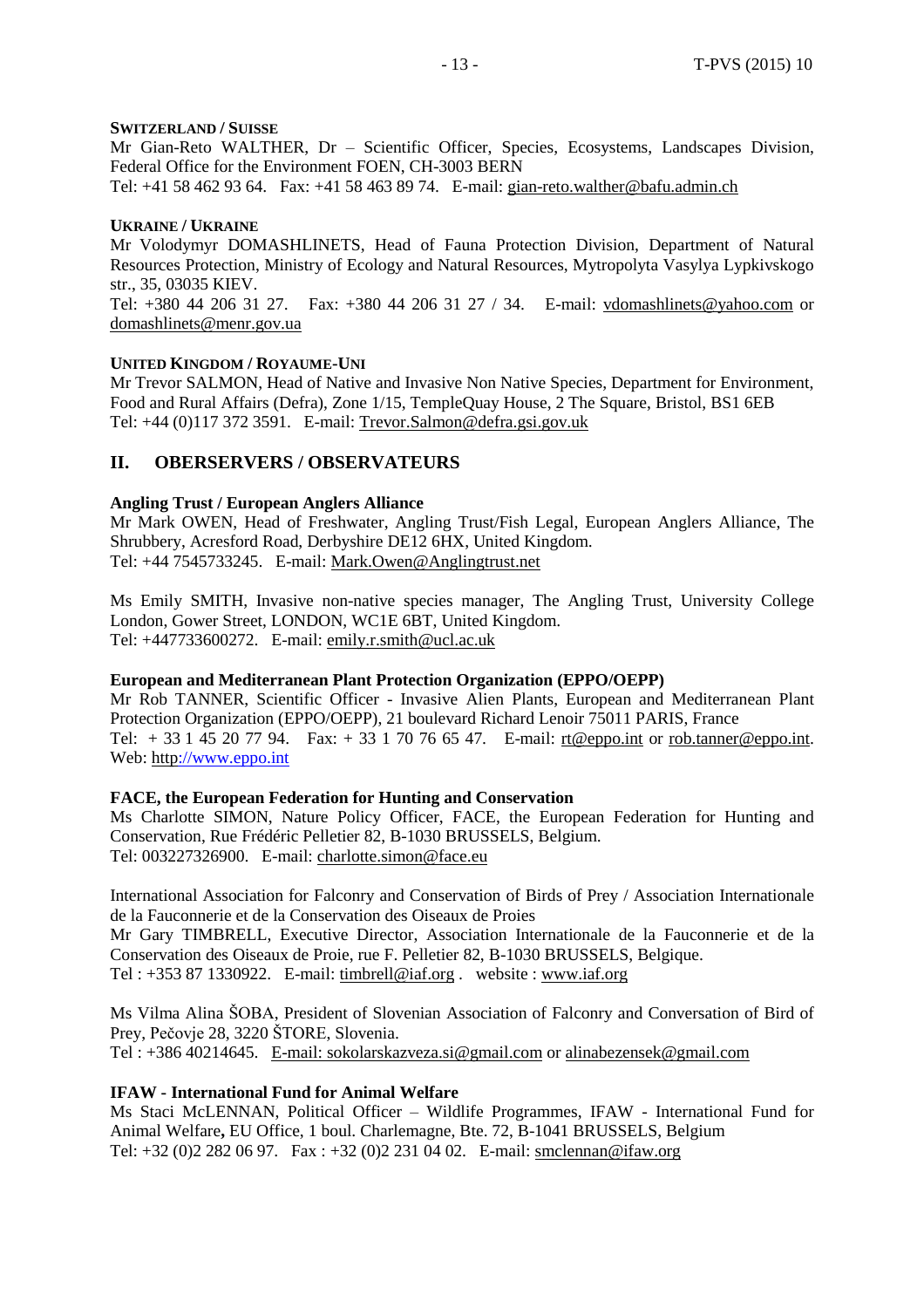## **III. CONSULTANTS / CONSULTANTS**

Ms Emma BARTON, European Boating Association, RYA House, Ensign Way, Hamble, Southampton, Hampshire, SO31 4YA, United Kingdom. Tel: +44 238060604222. Fax: +44 2380604229. E-mail: [Emma.Barton@rya.org.uk](mailto:Emma.Barton@rya.org.uk)

Mr Giuseppe BRUNDU, PhD, Researcher on environmental and applied Botany (expert on IAS), Dipartimento di Agraria, Università degli Studi di Sassari, Viale Italia 39, I-07100 SASSARI. Tel: + 39 335 237315. Fax: +39 079 212490. E-mail: [gbrundu@tin.it](mailto:gbrundu@tin.it) or [gbrundu@uniss.it](mailto:gbrundu@uniss.it)

Mr Piero GENOVESI, Head of Wildlife Service, and Chair IUCN SSC Invasive Species Specialist Group, ISPRA – Institute for Environmental Protection and Research, Via Vitaliano Brancati 48, I-00144 ROME, Italy.

Tel : +39 06 50072645. Fax: +39 051 796628. E-mail : [piero.genovesi@isprambiente.it](mailto:piero.genovesi@isprambiente.it)

Mr Riccardo SCALERA, Programme Officer, IUCN/SSC Invasive Species Specialist Group, Via Valentino Mazzola 38, I-00142 ROME, Italy. Tel: +39 3393880516. E-mail: [scalera.riccardo@gmail.com](mailto:scalera.riccardo@gmail.com)

Mr Arie TROUWBORST, Associate Professor, Tilburg University, Department of European and International Law, Faculty of Law, PO Box 90153, NL-5000 LE TILBURG, The Netherlands Tel: +31 318642929. E-mail: [a.trouwborst@tilburguniversity.edu](mailto:a.trouwborst@tilburguniversity.edu) or [A.Trouwborst@uvt.nl](mailto:A.Trouwborst@uvt.nl)

## **IV. SECRETARIAT / SECRETARIAT**

**Directorate of Democratic Governance / Direction de la Gouvernance démocratique F-67075 STRASBOURG CEDEX, France**

Tel: +33 388 41 20 00. Fax: +33 388 41 37 51

Mr Eladio FERNÁNDEZ-GALIANO, Head of the Democratic Initiatives Department / Chef du Service des Initiatives démocratiques, Directorate of of Democratic Governance / Direction de la Gouvernance démocratique DGII Tel: +33 388 41 22 59. Fax: +33 388 41 37 51 E-mail: [eladio.fernandez-galiano@coe.int](mailto:eladio.fernandezgaliano@coe.fr)

Ms Véronique de CUSSAC, Administrative Assistant / Assistante administrative, Biodiversity Unit / Unité de la Biodiversité

Tel: +33 388 41 34 76. Fax: +33 388 41 37 51. E-mail: [veronique.decussac@coe.int](mailto:veronique.decussac@coe.int)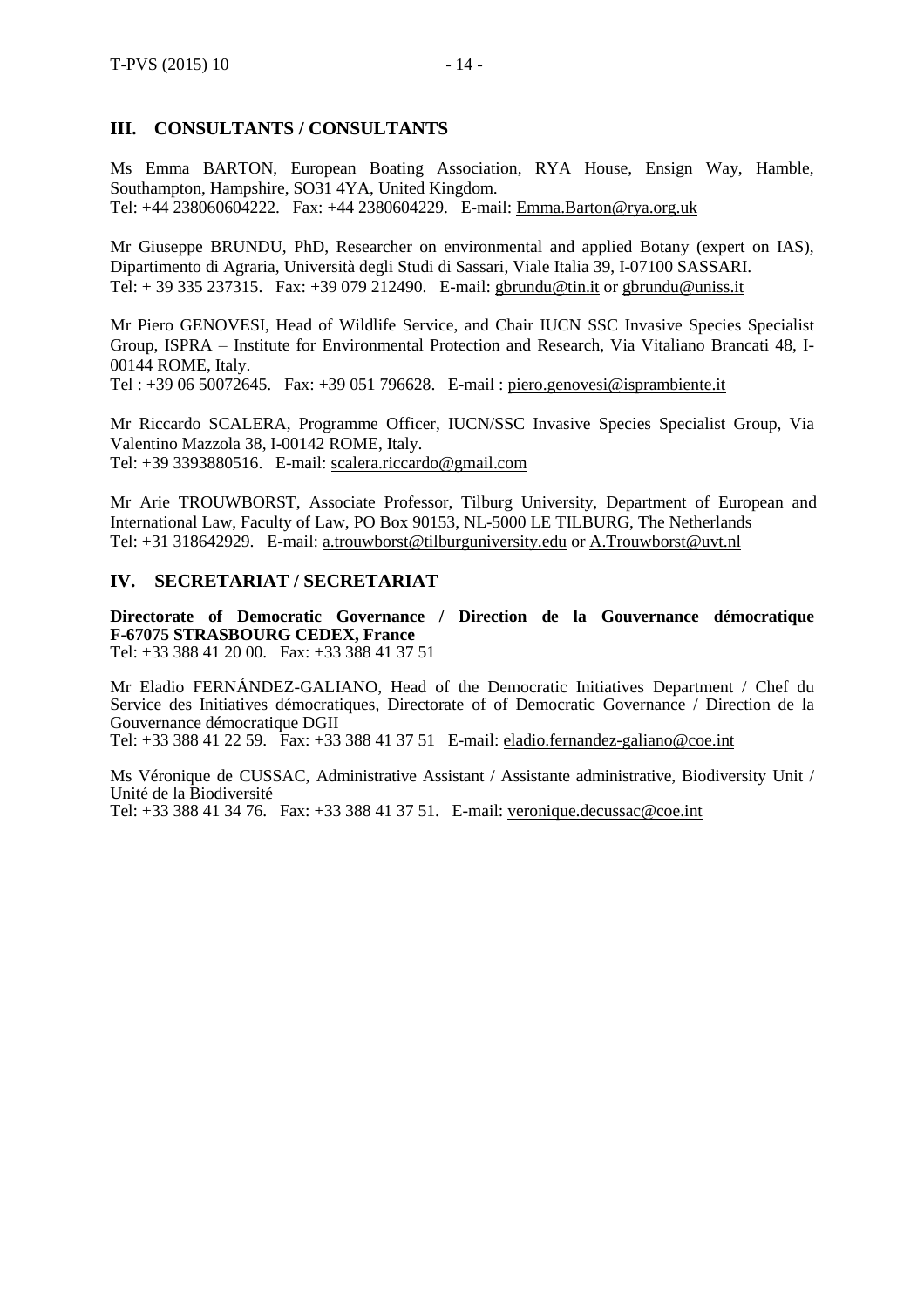## **COMPILATION OF NATIONAL REPORTS**

**/**

## **COMPILATION DES RAPPORTS NATIONAUX**

See document T-PVS/Inf (2015) 17 at the following address:

[https://wcd.coe.int/ViewDoc.jsp?id=2324681&Site=&BackColorInternet=B9BDEE&BackColorIntran](https://wcd.coe.int/ViewDoc.jsp?id=2324681&Site=&BackColorInternet=B9BDEE&BackColorIntranet=FFCD4F&BackColorLogged=FFC679) [et=FFCD4F&BackColorLogged=FFC679](https://wcd.coe.int/ViewDoc.jsp?id=2324681&Site=&BackColorInternet=B9BDEE&BackColorIntranet=FFCD4F&BackColorLogged=FFC679)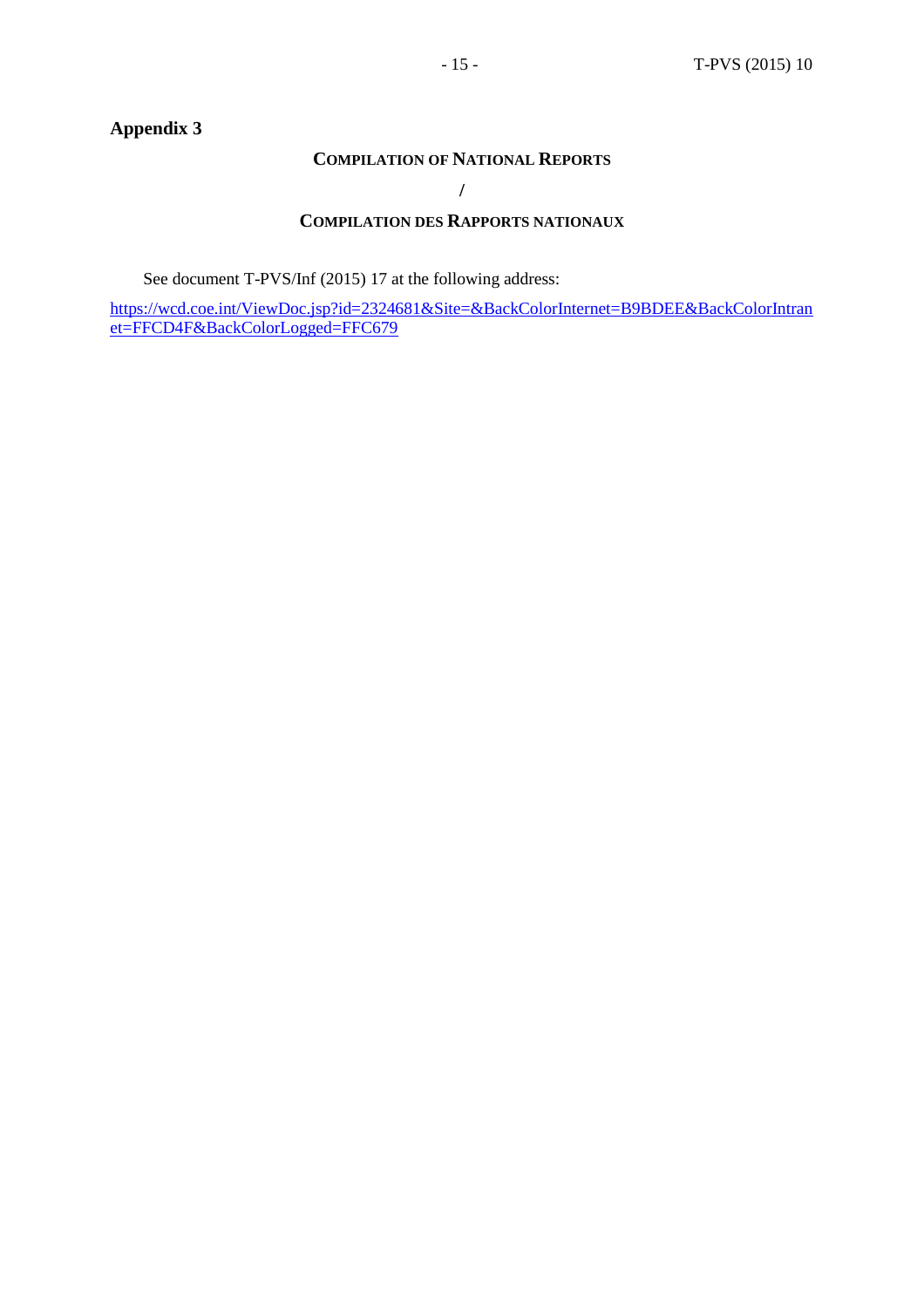COUNCIL OF EUROPE



Convention on the Conservation of European Wildlife and Natural Habitats

Standing Committee

## **1 st Draft Recommendation No. … (2015) of the Standing Committee, adopted on ….., on action to promote and complement the implementation of EU Regulation 1143/2014 on invasive alien species**

The Standing Committee of the Convention on the Conservation of European Wildlife and Natural Habitats, acting under the terms of Article 14 of the Convention;

Having regard to the aims of the Convention to conserve wild flora and fauna and its natural habitats;

Recalling that under Article 11, paragraph 2.b of the Convention, each Contracting Party undertakes to strictly control the introduction of non-native species;

Recalling also Articles 2, 3, 4 and 11, paragraph 1 of the Convention;

Recalling its previous Recommendations addressing invasive alien species, including Recommendation No. 99 (2003) on the European Strategy on Invasive Alien Species and Recommendation No. 125 (2007) on trade in invasive and potentially invasive alien species in Europe.

Welcoming the entry into force and application by the EU and its member states of Regulation (EU) No 1143/2014 of the European Parliament and of the Council of 22 October 2014 on the prevention and management of the introduction and spread of invasive alien species;

Determined to promote the effective application of Regulation 1143/2014 and to promote the taking of corresponding action by Contracting Parties that are not EU Member States, in order to achieve an approach that is as uniform and effective as possible across Europe;

Taking note of document T-PVS/Inf (2015) 14, which identifies various courses of action that may be taken under the Convention in this regard;

Noting that important contributions could be made through technical work, including the development of guidance, in coordination with the European Commission and other relevant bodies as appropriate, regarding several aspects of the implementation of Regulation 1143/2014, including:

- assistance with the performance of risk assessments in accordance with Article 5 of the Regulation,
- guidance on the identification of priority pathways and the design of priority pathway action plans, as required under Article 13 of the Regulation,
- guidance on the design and operation of the surveillance systems required under Article 14 of the Regulation,
- guidance concerning the restoration of ecosystems impaired by invasive alien species in accordance with Article 20 of the Regulation, and
- the enhancement of the information support system operating under Article 25 of the Regulation;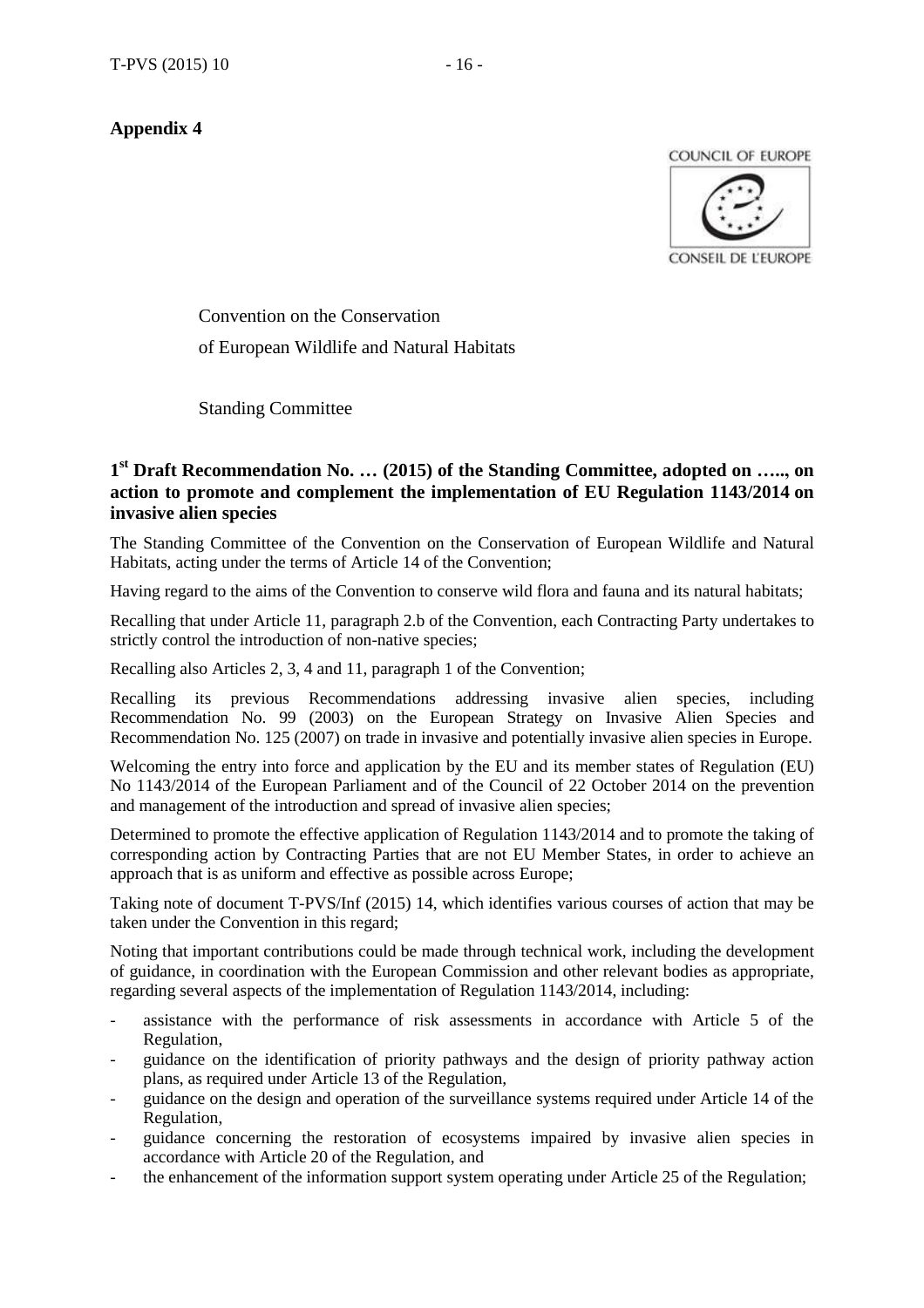Welcoming document T-PVS/Inf (2015)  $\left[\dots\right]$  on risk assessment and document T-PVS/Inf (2015)  $\left[\dots\right]$ on priority pathways as useful first contributions in this regard, while recognising the desirability of further technical work and cooperation regarding the aforementioned issues;

Noting that, in addition, it is desirable to design and implement an equivalent regime on invasive alien species tailored to those Contracting Parties which are not EU Member States, and resembling the regime laid down in Regulation 1143/2014 as closely as appropriate and feasible;

Furthermore noting that such a regime should operate on the basis of a List of invasive alien species of European concern, based on the List of invasive alien species of Union concern drawn up under Regulation 1143/2014, and should set out preventive, detection, eradication, management and restoration measures emulating, in duly adapted form, those set out in Regulation 1143/2014,

#### Recommends that:

*Contracting Parties which are EU Member States:*

1. Cooperate with each other, and with non-EU Member States, where this would enhance the effective implementation of Regulation 1143/2014;

#### *Contracting Parties which are not EU Member States:*

2. Cooperate with EU Member States where this would enhance the effective implementation of Regulation 1143/2014, and consider adopting similar measures as those set out in the Regulation to the extent feasible and appropriate;

Invites the European Commission, where appropriate, to liaise with Contracting Parties and Observer States which are not EU Member States in the implementation of Regulation 1143/2014;

Invites Observer States to cooperate, as appropriate, with the EU and its Member States regarding the implementation of Regulation 1143/2014;

Instructs the Secretariat to cooperate, as appropriate, with the European Commission, Contracting Parties and other partners in technical issues such as risk assessment, identification of priority pathways for invasive alien species, design and implement of priority pathways action plans, identification of invasive alien species of European concern, guidance on management of IAS on the field, surveillance systems, restoration of ecosystems impaired by invasive alien species, information systems and other matters that may prevent the entry and spread of invasive alien species and limit their impact on native species and natural habitats protected under the Convention.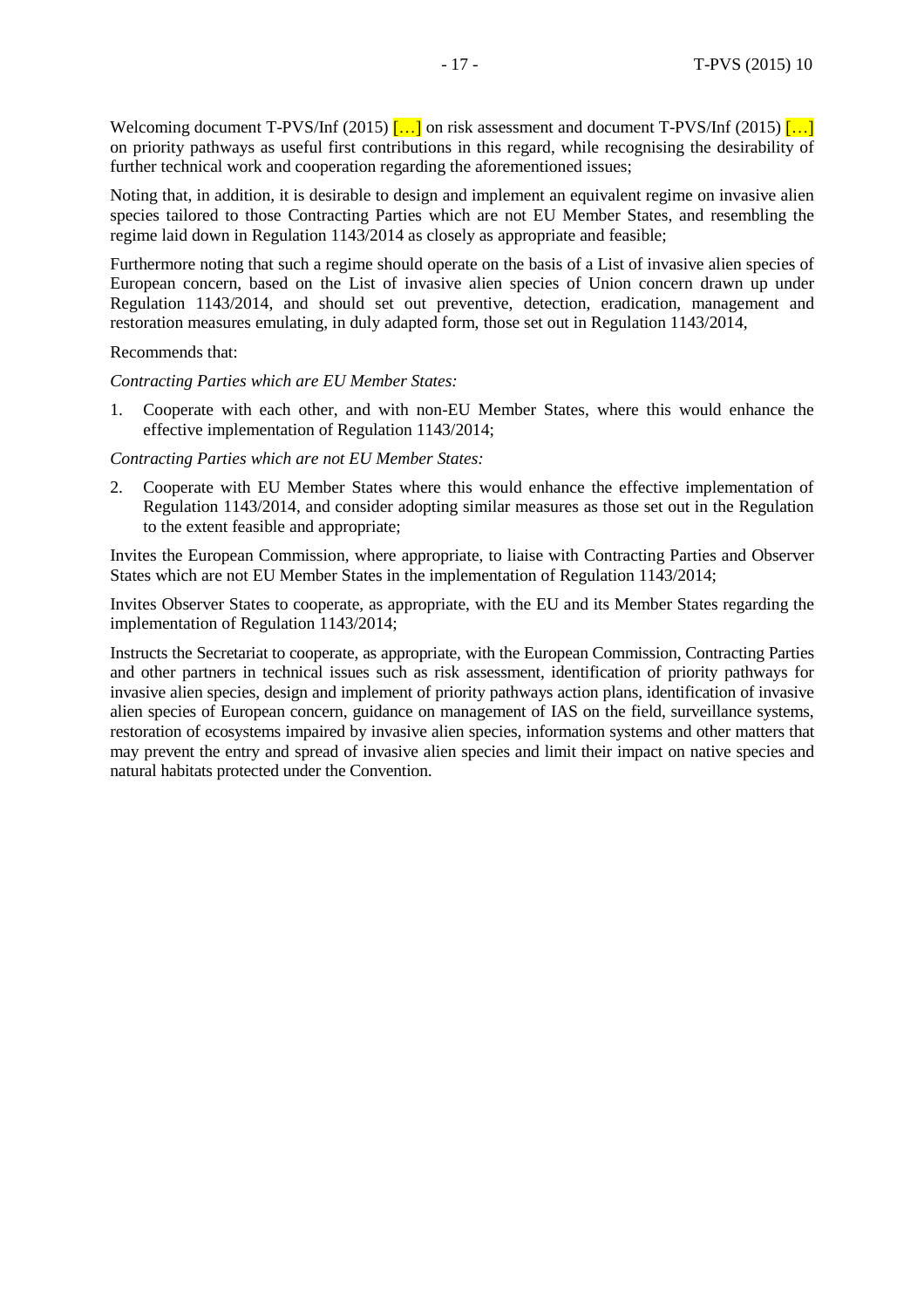COUNCIL OF EUROPE



Convention on the Conservation of European Wildlife and Natural Habitats

Standing Committee

## **1 st Draft Recommendation No. … (2015) of the Standing Committee, adopted on ….., on the European Code of Conduct on Plantation Forestry and Invasive Alien Species**

The Standing Committee of the Convention on the Conservation of European Wildlife and Natural Habitats, acting under the terms of Article 14 of the Convention,

Having regard to the aim of the Convention which is notably to ensure the conservation of wild flora and fauna, by giving particular attention to species, including migratory species, which are threatened with extinction and vulnerable;

Recalling that under Article 11, paragraph 2.b of the Convention, each Contracting Party undertakes to strictly control the introduction of non-native species;

Recalling its Recommendation No. 99 (2003) on the European Strategy on Invasive Alien Species;

Recalling Decision VI/23 of the 6th Conference of the Parties of the Convention on Biological Diversity, on Alien species that threaten ecosystems, habitats or species, and the definitions used in that text;

Recalling that the  $10<sup>th</sup>$  Conference of the Parties of the Convention on Biological Diversity adopted the Strategic Plan for Biodiversity 2011-2020 with its 20 headline Aichi targets for 2020, in particular Target 9 devoted to invasive alien species (IAS): "By 2020, invasive alien species and pathways are identified and prioritised, priority species are controlled or eradicated, and measures are in place to manage pathways to prevent their introduction and establishment";

Welcoming the EU Biodiversity Strategy to 2020, endorsed by the Council of the European Union in June 2011, and in particular its Target 5, calling on Member States to combat IAS so that by 2020 IAS and their pathways are identified and prioritised, priority species are controlled or eradicated, and pathways are managed to prevent the introduction and establishment of new IAS;

Welcoming the European Union Regulation on the prevention and management of the introduction and spread of invasive alien species;

Noting the need to co-operate with all the actors involved in forestry activities in the prevention and management of the introduction and spread of IAS into the territory of the Convention;

Referring to the European Code of Conduct on Plantation Forestry and Invasive Alien Species [document T-PVS/Inf (2015) 1],

Recommends that Contracting Parties:

1. Take the European Code of Conduct mentioned above into account while drawing up other relevant codes - or where appropriate - draw up national codes of conduct on plantation forestry and IAS,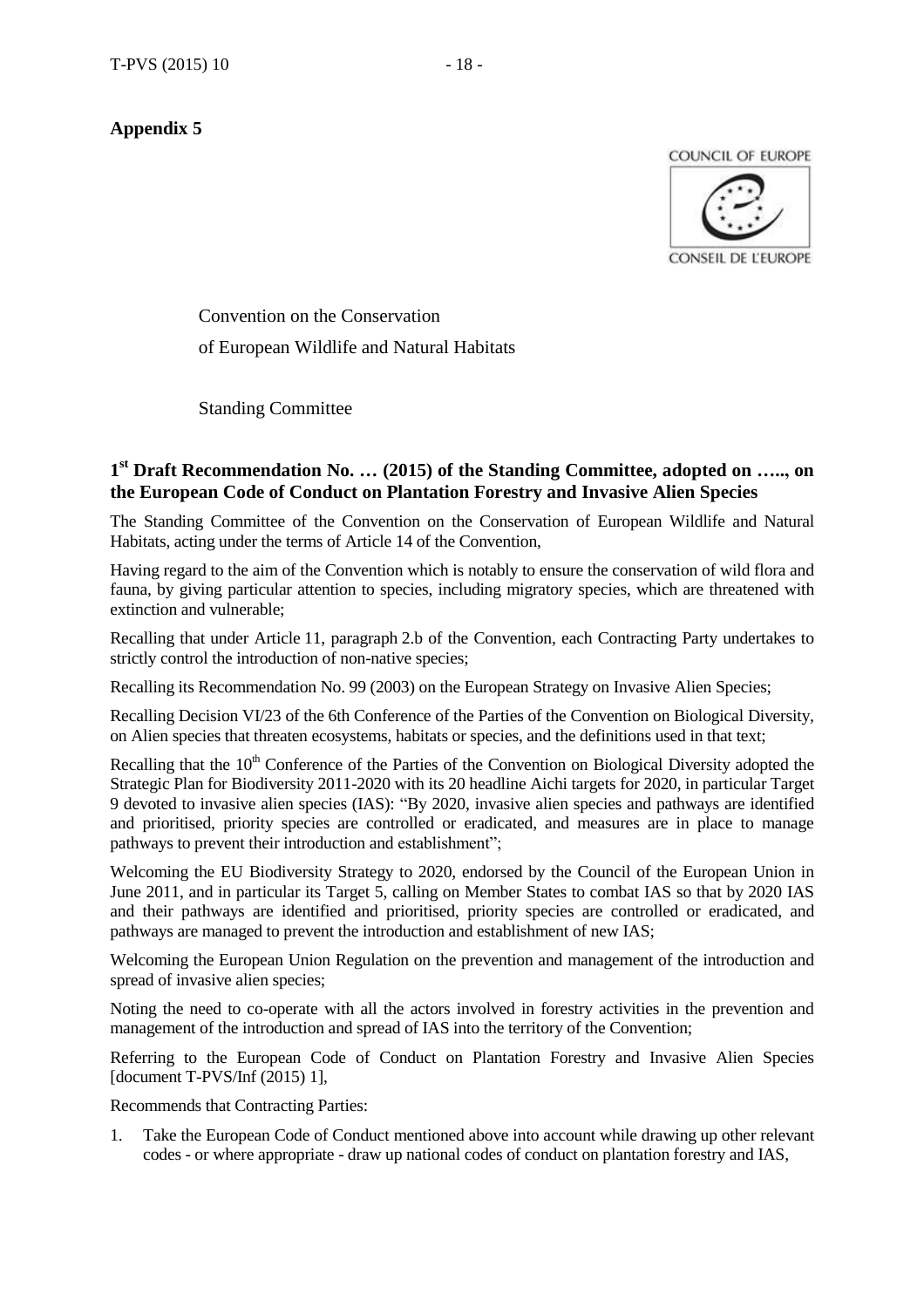- 2. Collaborate as appropriate with the actors involved in forestry activities in implementing and helping disseminate good practices and codes of conduct aimed at preventing and managing of introduction, release and spread of invasive alien species,
- 3. Keep the Standing Committee informed of measures taken to implement this recommendation;

Invites Observer States to take note of this recommendation and implement it as appropriate.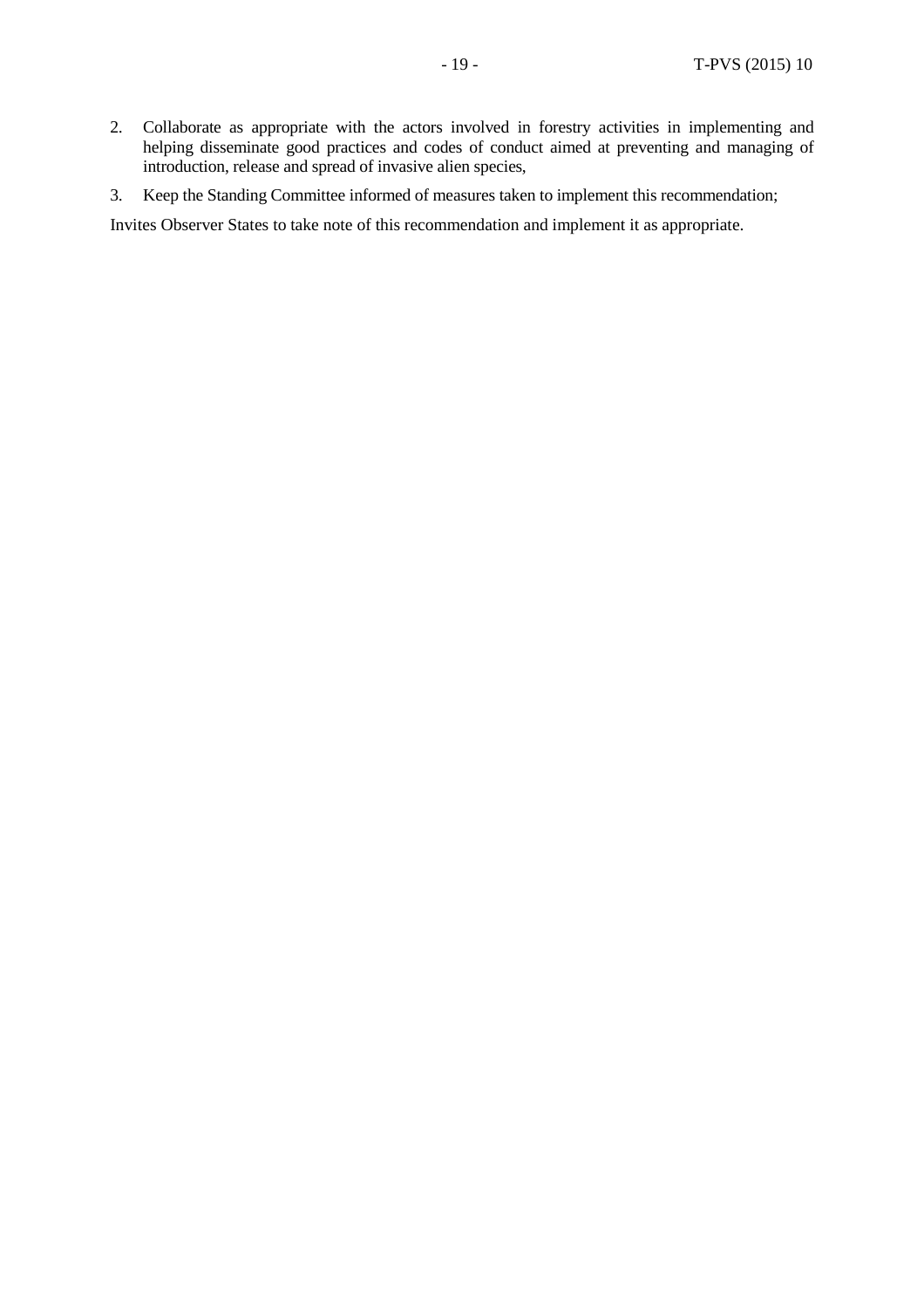COUNCIL OF EUROPE



Convention on the Conservation

of European Wildlife and Natural Habitats

## **1 st Draft Recommendation No. ... (2015) of the Standing Committee, adopted on 4 December 2015, on the control of feral ungulates in islands of the Mediterranean and Macaronesian Regions**

The Standing Committee to the Convention on the Conservation of European Wildlife and Natural Habitats, acting under the terms of Article 14 of the Convention,

Having regard to the aims of the Convention to conserve wild flora and fauna and their natural habitats, especially endangered and vulnerable species, including endangered and vulnerable migratory species;

Recalling that under Article 11, paragraph 2.b of the Convention, each Contracting Party undertakes to strictly control the introduction of non-native species;

Recalling its Recommendation No. 99 (2003) on the European Strategy on Invasive Alien Species;

Recalling its Recommendation No. 128 (2007) on the European Charter on Hunting and Biodiversity;

Recalling Decision VI/23 of the  $6<sup>th</sup>$  Conference of the Parties of the Convention on Biological Diversity, on alien species that threaten ecosystems, habitats or species, and the definitions used in that text;

Recalling that the 10<sup>th</sup> Conference of the Parties of the Convention on Biological Diversity adopted the Strategic Plan for Biodiversity 2011-2020 with its 20 headline Aichi targets for 2020, in particular Target 9 devoted to invasive alien species (IAS): "By 2020, invasive alien species and pathways are identified and prioritised, priority species are controlled or eradicated, and measures are in place to manage pathways to prevent their introduction and establishment";

Having in mind the EU Biodiversity Strategy to 2020, endorsed by the Council of the European Union in June 2011, and in particular its Target 5, calling on Member States to combat IAS so that by 2020 IAS and their pathways are identified and prioritised, priority species are controlled or eradicated, and pathways are managed to prevent the introduction and establishment of new IAS;

Recalling its Recommendation No. 91 (2002) on Invasive Alien Species that threaten biological diversity in islands and geographically and evolutionary isolated ecosystems;

Recalling its Recommendation No. 153 (2011) on the Charter on the Conservation and Sustainable Use of Biological Diversity on European Islands;

Welcoming the EU Regulation 1143/2014 on invasive alien species and looking forward to its full implementation by Member States;

Noting that feral ungulates may have very serious negative effects on the rich biological diversity of islands of the Mediterranean and Macaronesian Regions;

Conscious that Mediterranean and Macaronesian islands have a very high rate of endemic species protected by Appendices I and II of the Convention;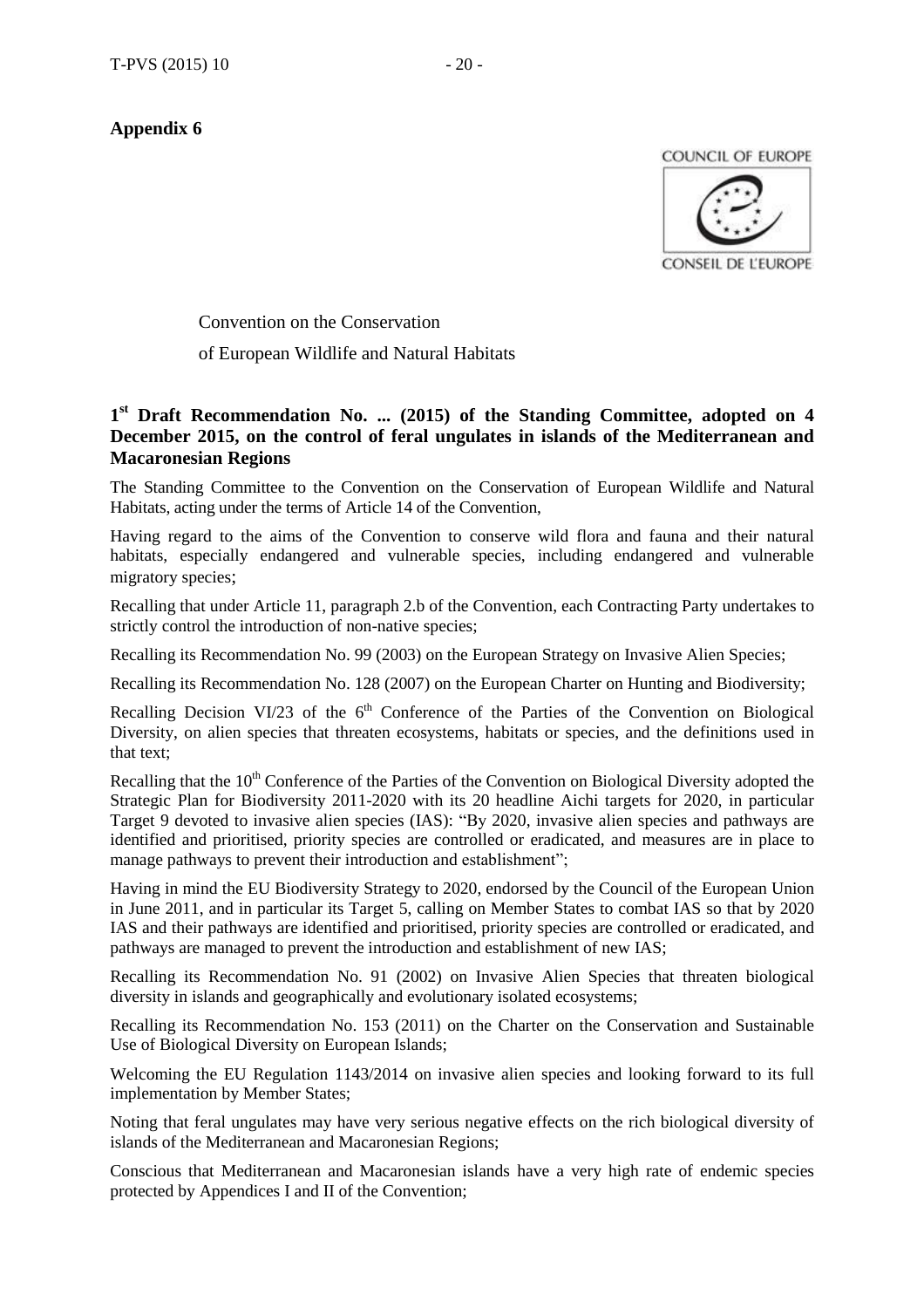Referring to the report "Feral ungulates in the Mediterranean and Macaronesian islands" by Mr Joan Mayol [document T-PVS/Inf (2015) 2],

Using the term "feral ungulates" for non-native ungulates in a wild state after escape from captivity or as a result of intentional introduction;

Recommends that concerned Contracting Parties:

- 1. Clarify, where needed, the legal status of feral ungulates, both those that are the result of ancient introduction on islands and those that result of recent abandonment from livestock owners or accidental escape;
- 2. Consider, as a general rule, feral ungulates as invasive alien species having possible negative effects on island native biodiversity;
- 3. For ancient introductions that may have conservation or historical interest, manage those populations of non-native ungulates in a way that minimises their impact on native biodiversity, avoiding as appropriate giving them a conservation status as protected species;
- 4. Reverse, as far as possible, recent introductions of feral or wild ungulates into islands in the Mediterranean and Macaronesian Regions, particularly in those where they are having a serious negative impact on native biodiversity;
- 5. Promote in Mediterranean and Macaronesian islands a stricter enforcement of legislation on registration, identification and health control of ungulates so as to avoid irregular or illegal herding in natural areas;
- 6. Avoid subsidies and incentives for free-ranging herds in Mediterranean and Macaronesian islands that may result in a substantial increase of feral ungulates;
- 7. When controlling feral ungulates in Mediterranean and Macaronesian islands, prioritise their elimination from small uninhabited islands, protected areas and their buffer zones;
- 8. Include, where relevant, control of feral ungulates in Mediterranean and Macaronesian islands in management plans of Natura 2000 and Emerald Network sites; wherever control or eradication of feral ungulates is not feasible consider fencing as a tool to protect native biodiversity from the negative effects of those animals;
- 9. Consult hunters and the herding community when preparing eradication or control plans for feral ungulates in Mediterranean and Macaronesian islands so that support and cooperation measures to be implemented are, as far as possible, agreed;
- 10. Favour, when eradicating or controlling feral ungulates, the engagement of professionals with the help of voluntary hunters, avoiding that hunters are left as only actors of controls, as many past experiences have shown they might have an incentive in making control activities take many years or become permanent;
- 11. Collect appropriate information on feral ungulates in Mediterranean and Macaronesian islands, particularly in small uninhabited islands, in protected areas and for ancient introductions;
- 12. Promote research on the effects of feral ungulates on native species and also on the interaction of different invasive alien species on native species, as the removal of one alien species only may affect the populations of other alien species;
- 13. Promote awareness with local communities on the negative effects on biodiversity, landscape and the economy of feral ungulates involving as far as possible different actors so as to get community support for removal of animals;
- 14. Promote the active participation of Macaronesian and Mediterranean islands in an efficient international network of island managers, in order to i) share lessons learned on past initiatives and ii) to be granted access to a series of internationally recognized standards, guidelines and recommendations addressing natural resources management and specifically for feral ungulate management . According to its future development and implementation, promote participation in the "Small Sustainable Islands" ecolabel initiative and corresponding network.